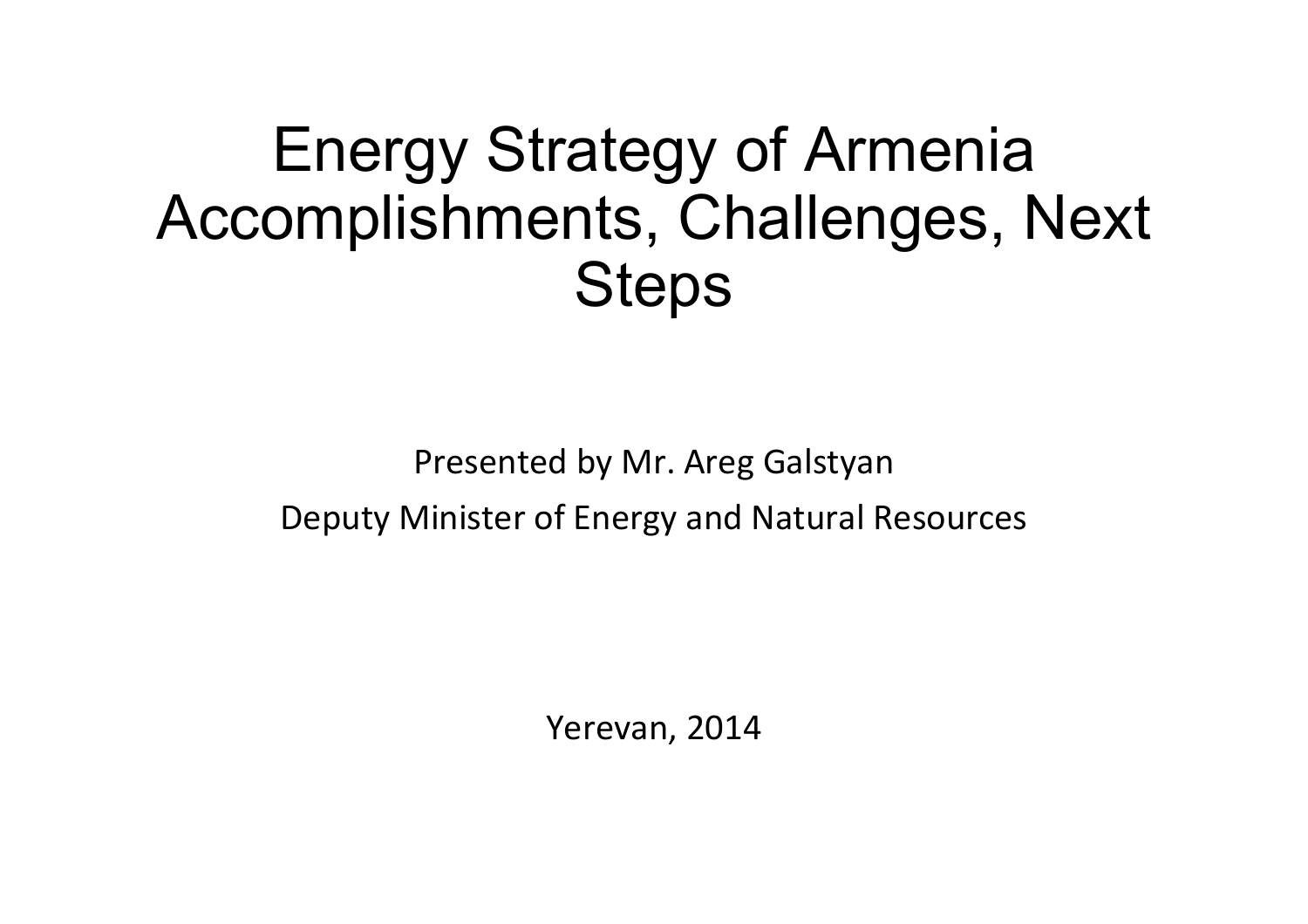# **Objective**

- The objective is to present the Government of Armenia Energy Strategy to the international community.
- The presentation describes the current status of the energy sector, major accomplishments to date, planned activities and challenges.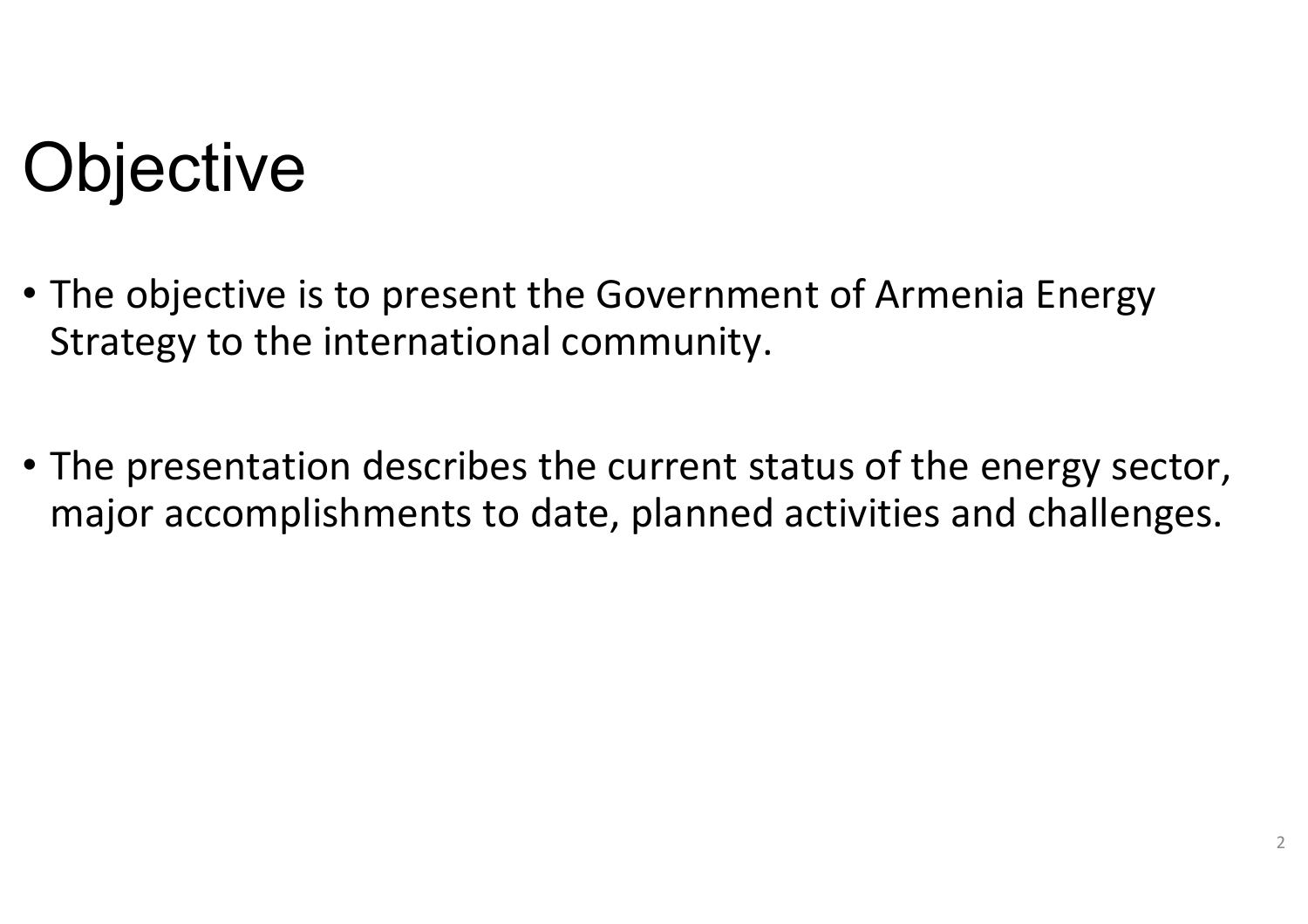# Energy Strategy Pillars

- Development of Nuclear Energy
- Development of Renewable Energy, Energy Efficiency and Energy Saving Programs
- Diversification by Primary Energy Sources and Supply Routes
- Regional Integration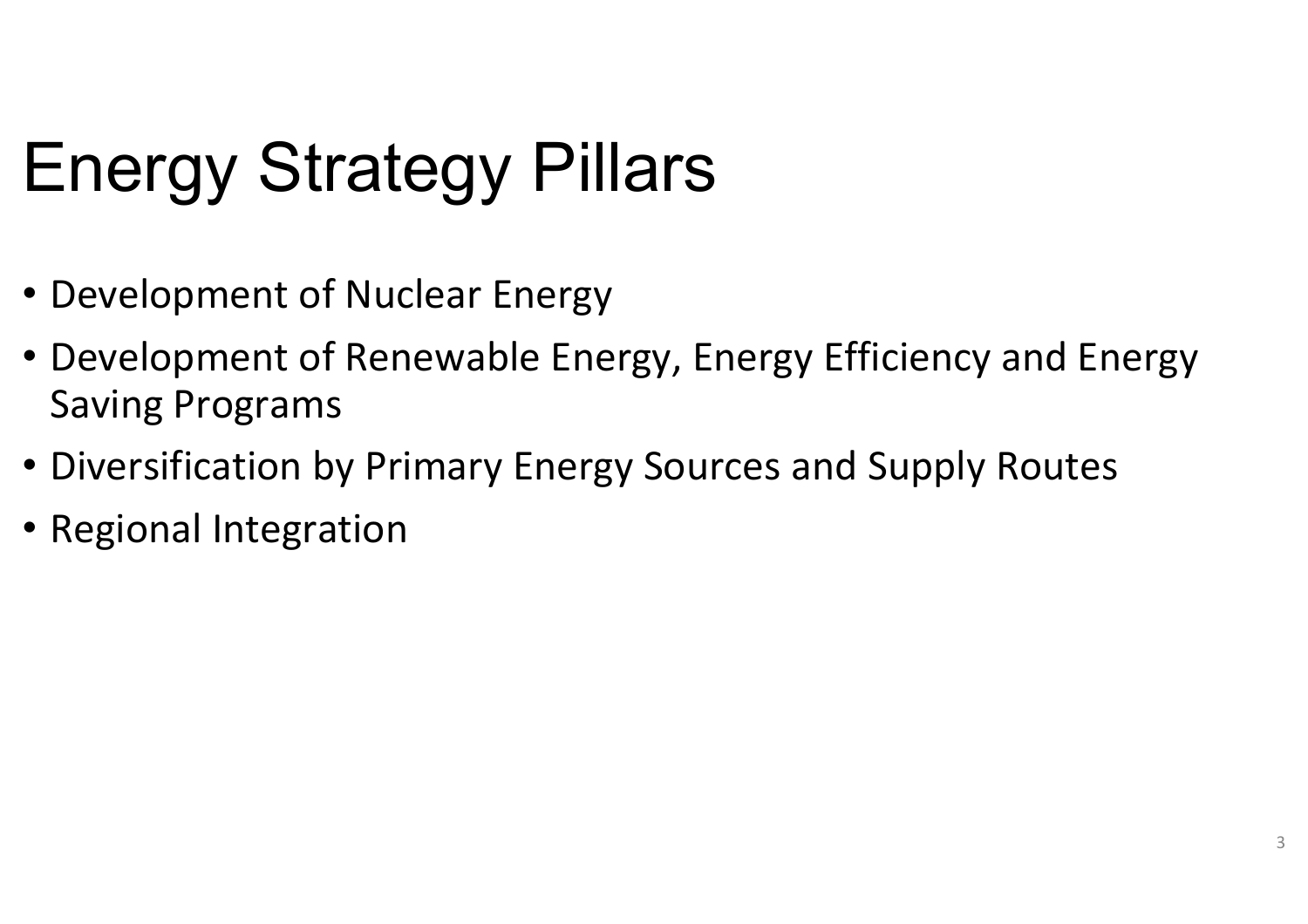# Overview of the energy strategy of Armenia

Diversification of energy supplies (fuels) and power generation

- To ensure the appropriate level of energy security a Concept of the Energy Security of the RoA has been developed in cooperation with the Armenian National Security Council. The Concept was approved by the RoA President's decree in October 2013. The GoA discusses the program of energy security concept events for 2014-2020 that include:
	- Electricity and gas consumption quotas in emergency and force majeure situations
	- Programs to neutralize internal and external threat s
	- ANPP life-time extension
	- Construction of new generating facilities at least cost

Diversification of energy (geographic) sources and routes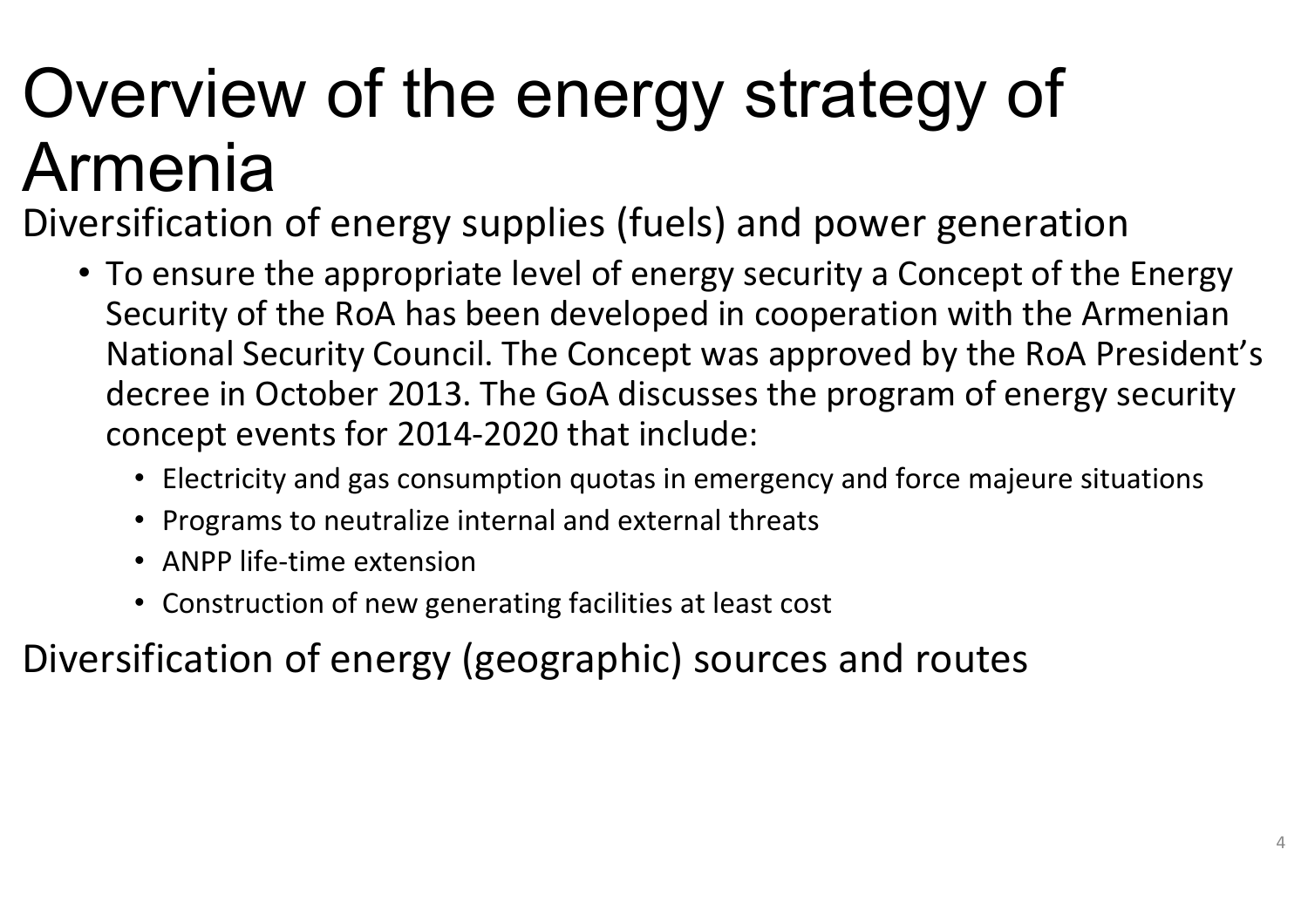# Achievements

#### Construction of new generating capacities

- Yerevan Combined Cycle Gas Power Plant project entirely completed in 2013. Iran-Armenia economic efficiency increased.
- 440 MW Hrazdan-5 Combined Cycle Gas Turbine commissioned in December, 2013. Implemented within framework of agreement between GoA and RF "Gazprom" OJSC.

#### Regional integration

- Armenia and Georgia signed Parallel Operation Agreement, Agreement on Power Supplies during Emergency Situations and Dispatch Instructions, which lays the ground for trade between two states.
- Armenia and Georgia approved feasibility study of interconnection transmission line with installation of substation with B2B converter at total capacity of 1,050 MW and signed Amendment#2 to the New Transmission Line Construction Agreement on April 16, 2014.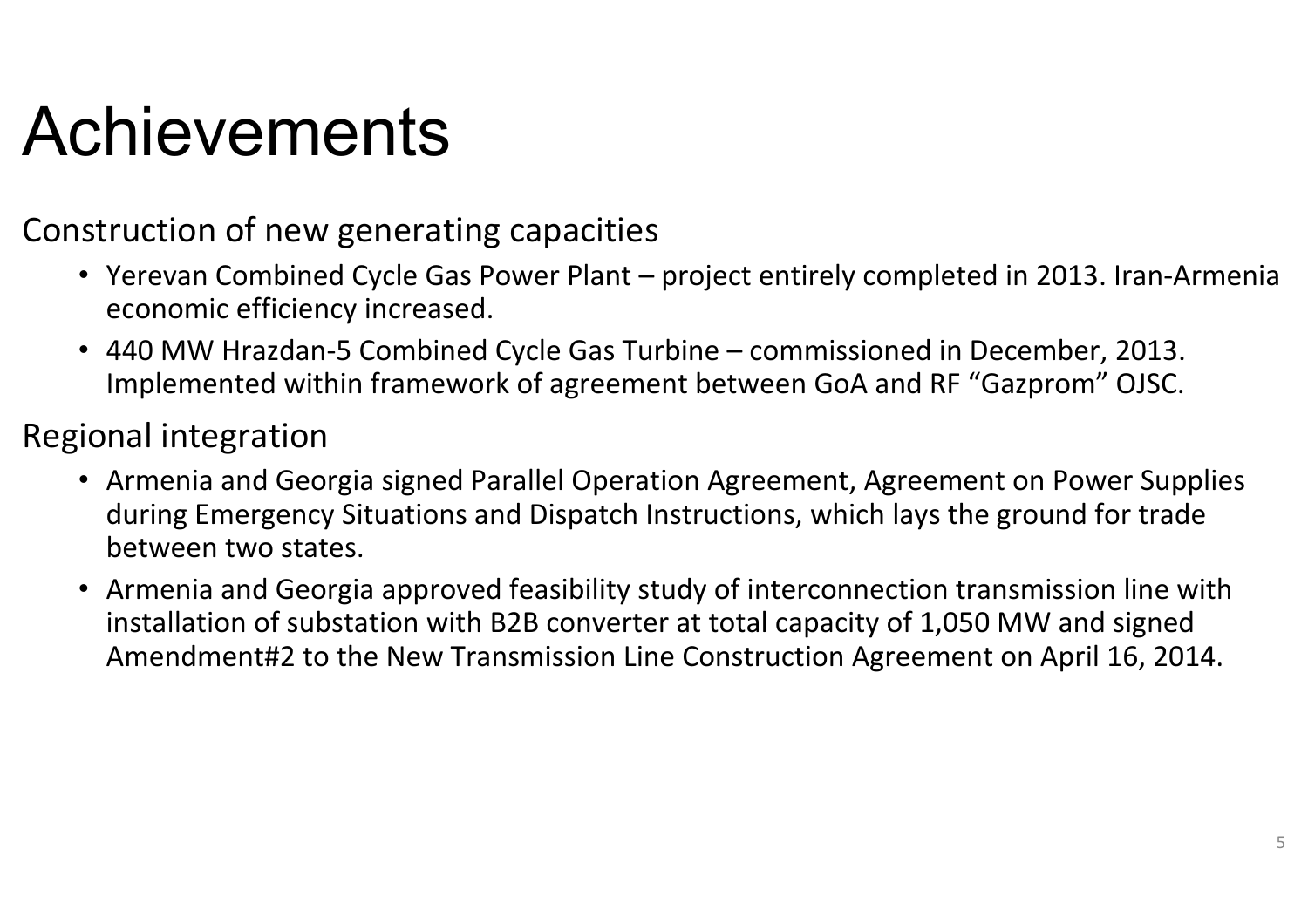# Achievements (cont.)

- Under USAID umbrella developed and organized signing of MoU for Sub-Regional Transmission Planning and Integration between Armenia and<br>Georgia energy companies to establish the foundation for joint planning<br>and development of legal and regulatory framework for integration.
- Established Armenia-Georgia joint working group to conduct the economic analysis and dispatch based on GTMax, to implement information exchange and modeling of the Armenia and Georgia integrated power system.
- Established Armenia-Georgia Joint-Working Groups (JWGs) comprised of decision-makers and technical staff tasked with development of legal framework for power systems integration.
- Developed and organized signing of critical agreements governing parallel operation of Armenia and Georgia power systems which establish the framework for sustainable power trade increases operational security.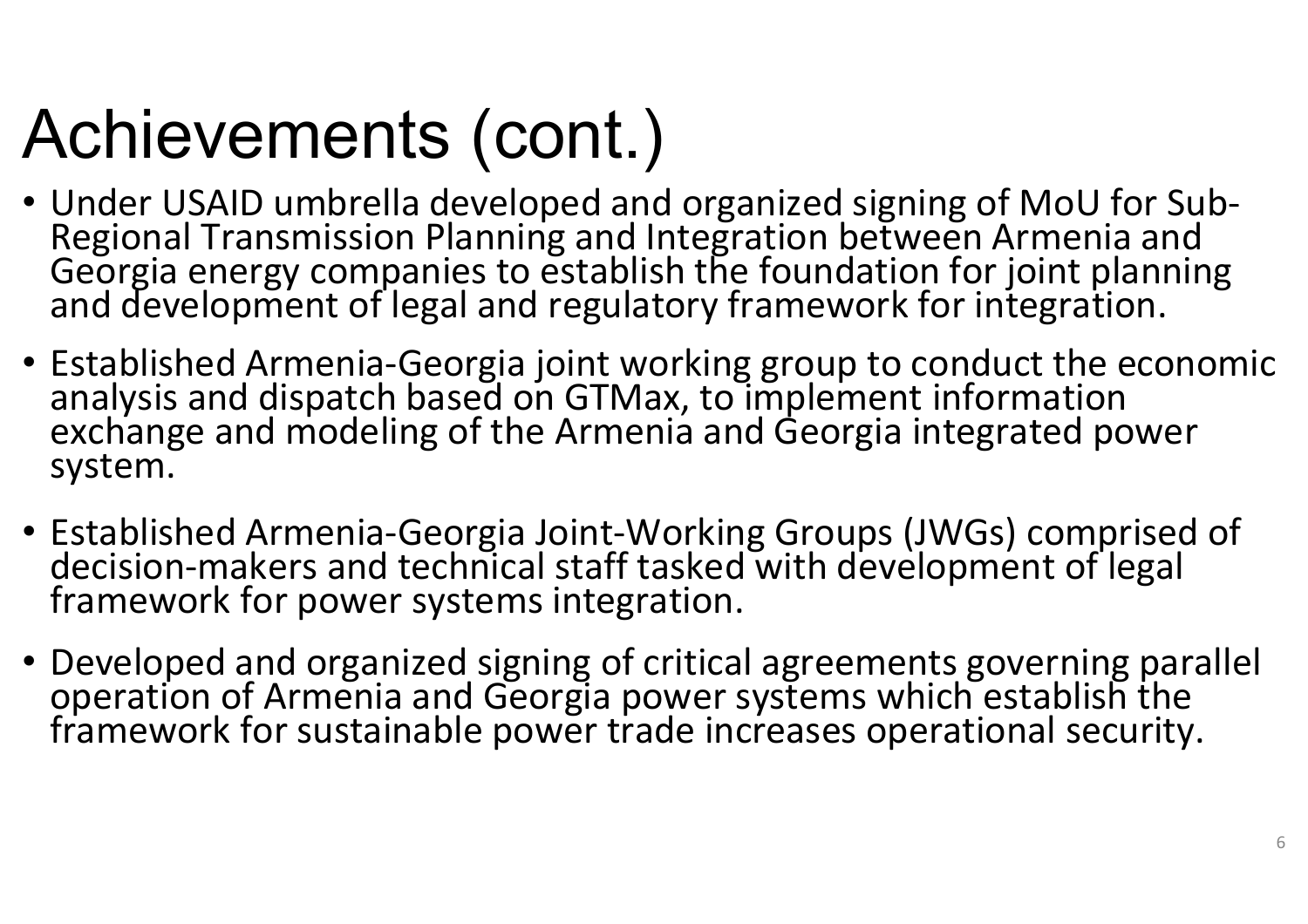### Planned activities

- Construct first 350 MW module of B2B substation and connect to 220 kV Alaverdi-Gardabani TL – 2015 – 2018. Cost - €105 million. Electricity exchange – 220-230 MW.
- Construct first circuit of 400 kV Hrazdan-Ayrum line and second 350 MW module –2017-2021. Cost - €100 million. Electricity exchange – 700 MW.
- Install third 350 MW module, construct second circuit of 400 kV Hrazdan-Ayrum line. Cost -  $\epsilon$ 100 million. Electricity exchange – 1,050 MW.
- Construction of Iran-Armenia transmission third line and construction of Meghri HPP with EDBI financing.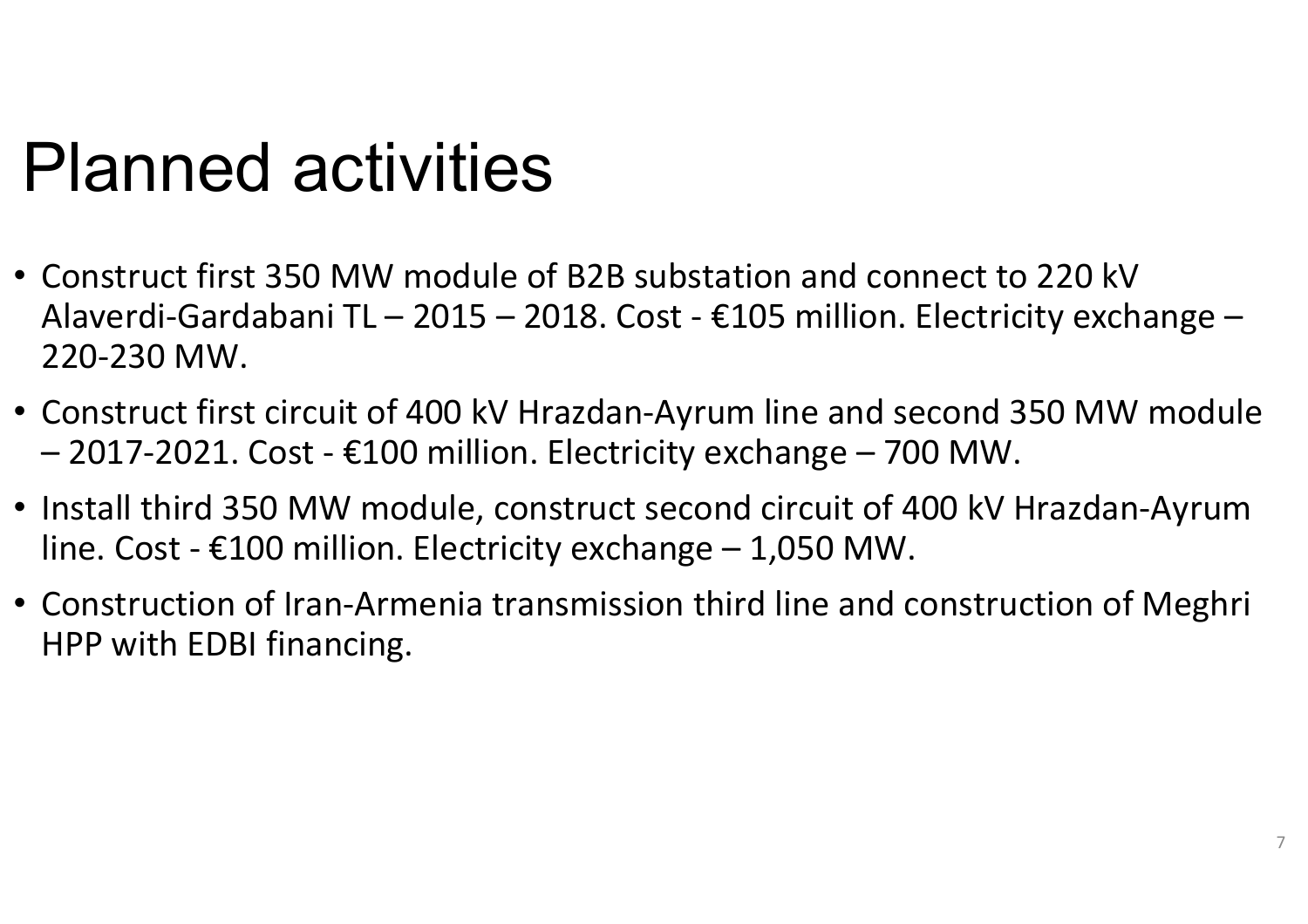# Planned activities (cont.)

 • Implementation of loan programs on modernization and rehabilitation of 220 kV overhead lines (OHL) and substations (S/S)

#### World Bank

- \$40 mln project:
	- Haghtanak, Charentsavan-3 and Vanadzor-1 S/S
- \$50 mln project:
	- Ashnak and Yerevan TPP S/S, Lori and Tumanyan 1, 2 OHL,
	- Power Sector crisis dispatch management panel

#### <u>ADB and EBRD</u> – 80 mln – in two phases:

Phase 1

- Lot 1: S/S Agarak 2, S/S Shinuhayr, S/S Yeghegnadzor, S/S Ararat <sup>2</sup>
- Lot 2: Expansion of SCADA System and EMS

Phase 2

• S/S Lichk, S/S Shahumyan, S/S Marash, S/S Zovuni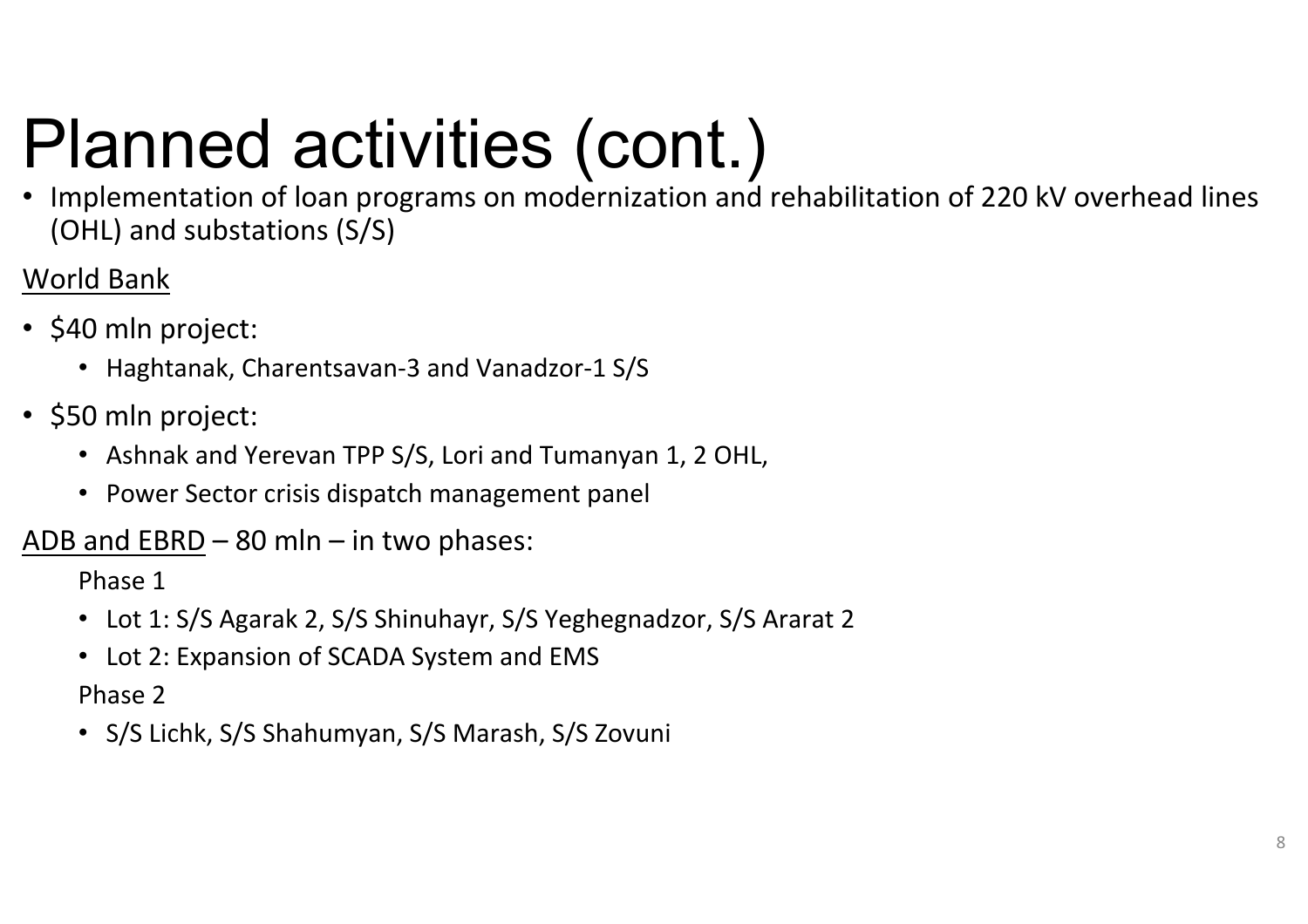# Development of competitive energy markets

- Regulation of access to energy networks and infrastructures
- Pricing policies
	- Fulfillment of EU obligations, compliance of RoA legal economic acts with EU directives aimed to revise power market internal rules.
	- Providing conditions for third parties access to power market that will also open the generation market.
	- Liberalization of generator's market to attract investments in existing and new generation capacities.
	- Enduring maximum use of existing installed capacities upon availability of trans-boundary trade.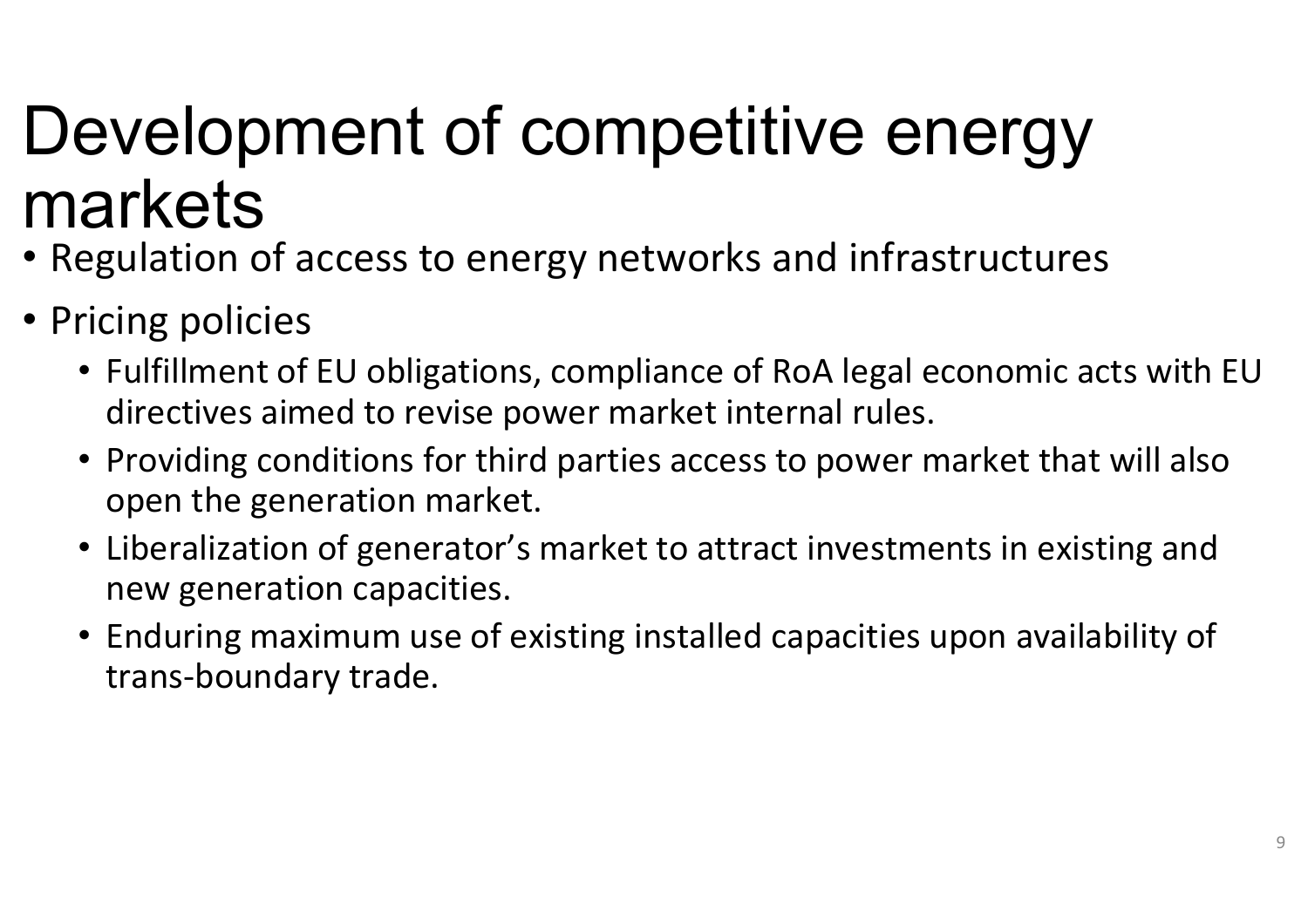### Bottlenecks

- End-users electricity tariff growth rate
- Technical problems due to absence of sufficient capacities and existing limitations on trans-boundary power flows and trade
- Possibility of implementing partial of phase-by-phase power market liberalization
- Problems due to guaranteed purchase of electricity delivered by renewable energy sources effective for 15-year period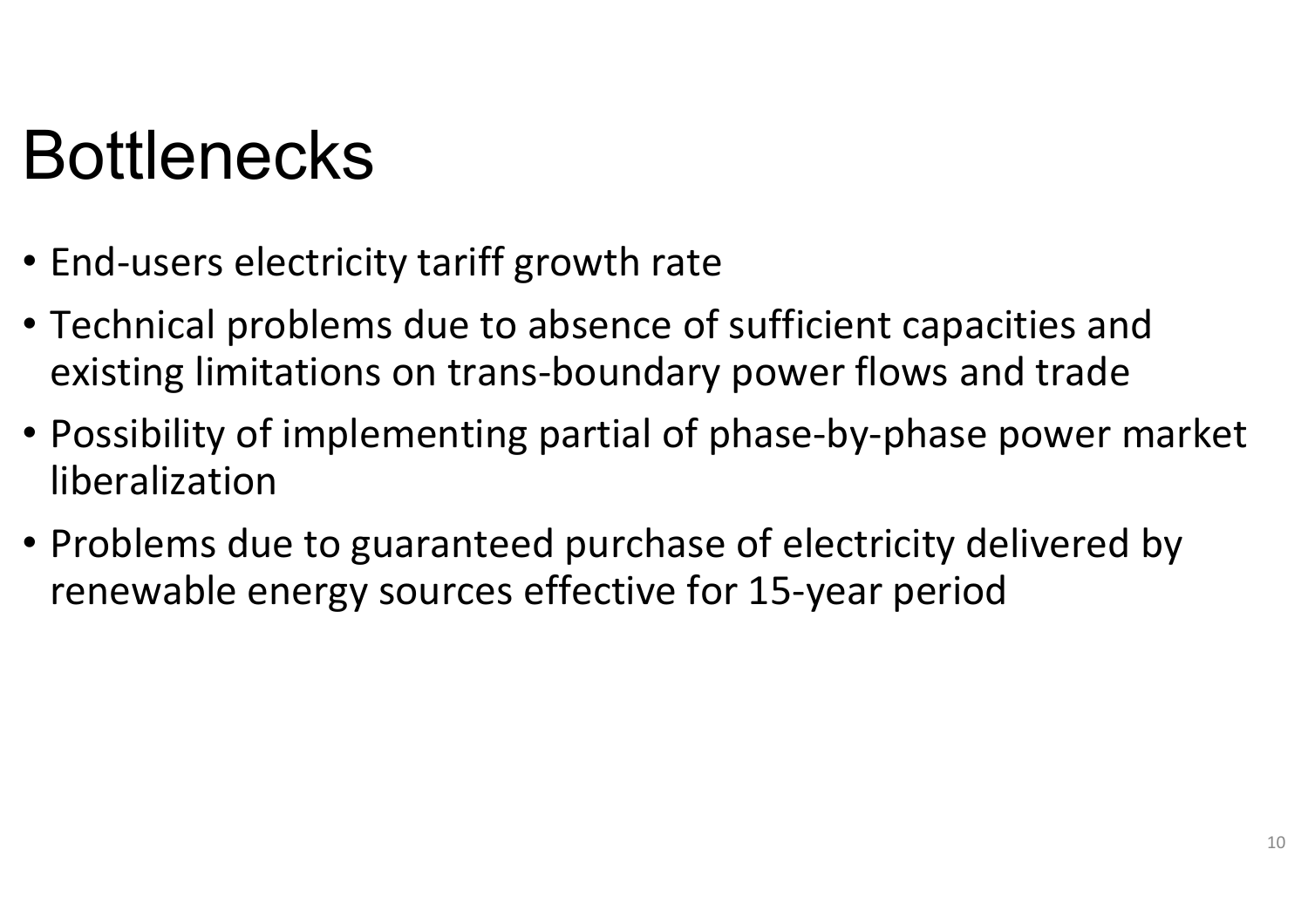# Customs Union Road-map

Armenia is planning to join the following agreements:

- Agreement on unified principles and rules of regulation of natural monopolies operations
- Agreement on ensuring access to the natural monopolies' services in the energy sector, including principles of price formation and tariff policy
- Agreement on ensuring access to the natural monopolies' services in the area of gas transportation via gas transporting systems, including principles of price formation and tariff policy
- $\bullet$  Agreement on operation of Common Markets of oil products of the Custom Union member countries

Main purpose of agreements is to ensure access to the services provided by the natural monopolies involved in power transmission and gas transportation systems.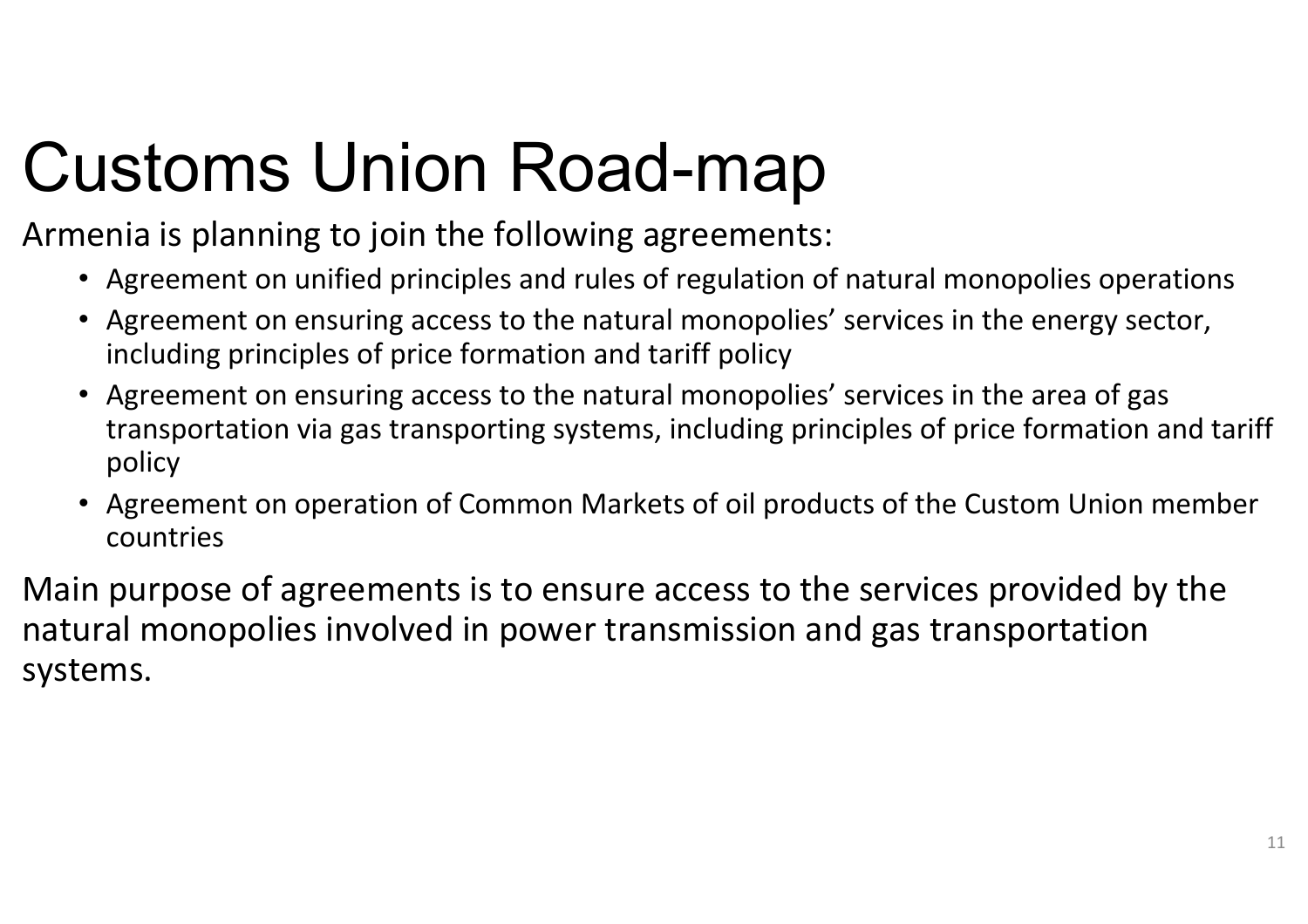# Amendments to the Energy Law

- Amendments to the Energy Law required from the viewpoint of regional integration and increase of the level of reliable and efficient power supply and use.
- Amendments resolve two strategic issues:
	- Remove obstacles and create conditions for parallel operation of Armenia power system with neighboring systems, trade and allow for power supplies during emergency situations.
	- Stipulate terms and conditions, under which the purchase of power, supplied by renewable energy resources is guaranteed.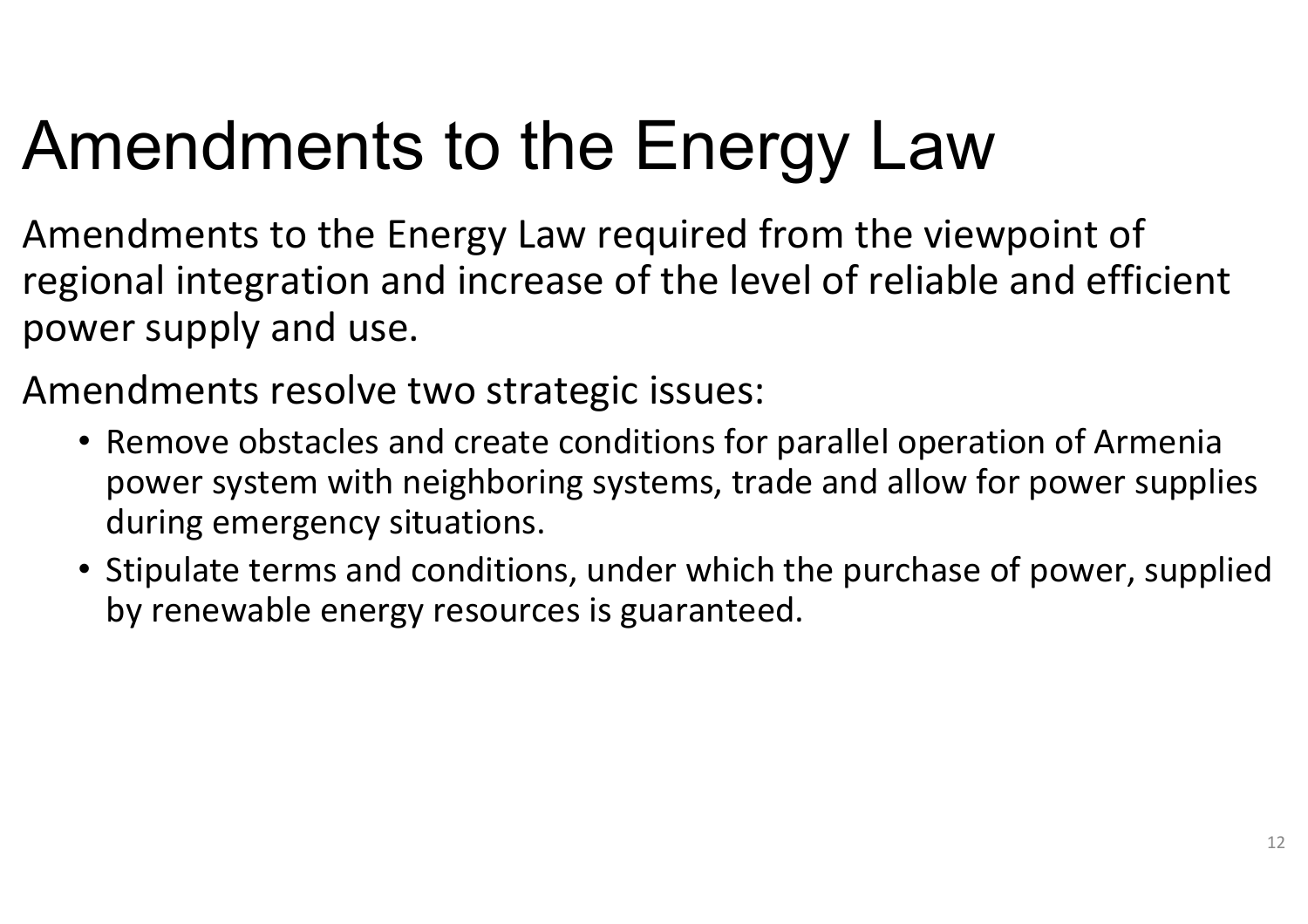# Gas Market Structure

Operations of the RoA Gas Supply System is implemented by:

- "Gasprom Armenia" CJSC import, distribution and supply of natural gas
- "Transgas" LLC transportation of gas from Armenia border to Distribution Company and operation of underground storages.

On December 2, 2013 Armenia and Russia signed the following agreements:

- On the terms of the purchase and sale of ArmRusGasProm CJSC shares and further operation.
- On price formation order in case of natural gas delivery to Armenia.
- The gas price for the Republic of Armenia for the period of January 1, 2014- December 31, 2018 shall be defined by indexation of the gas price effective in Armenia during the previous period.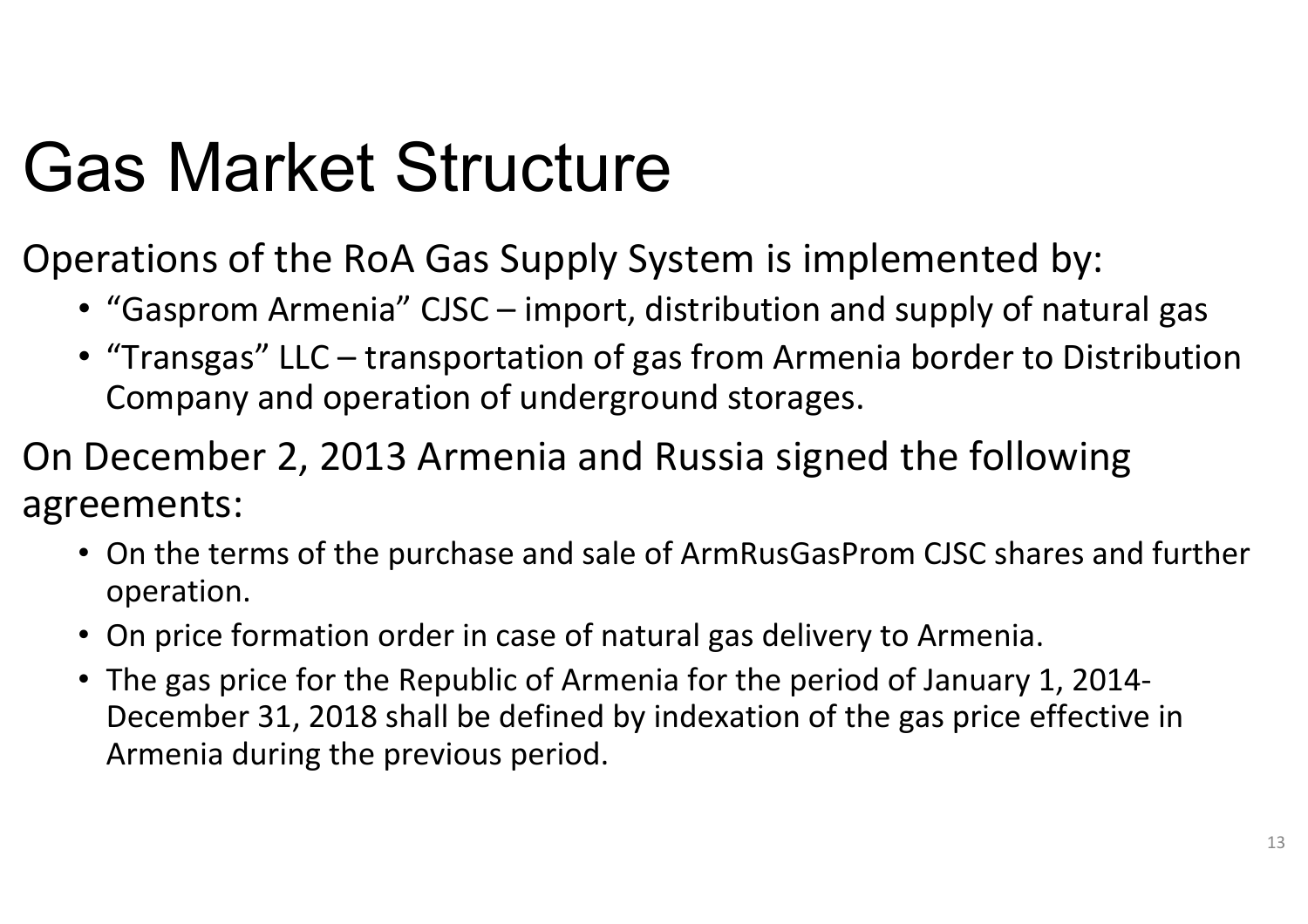#### Development of Renewable Energy Sources in Armenia

- •Hydroelectric power
- •Wind power
- •Solar power and biomass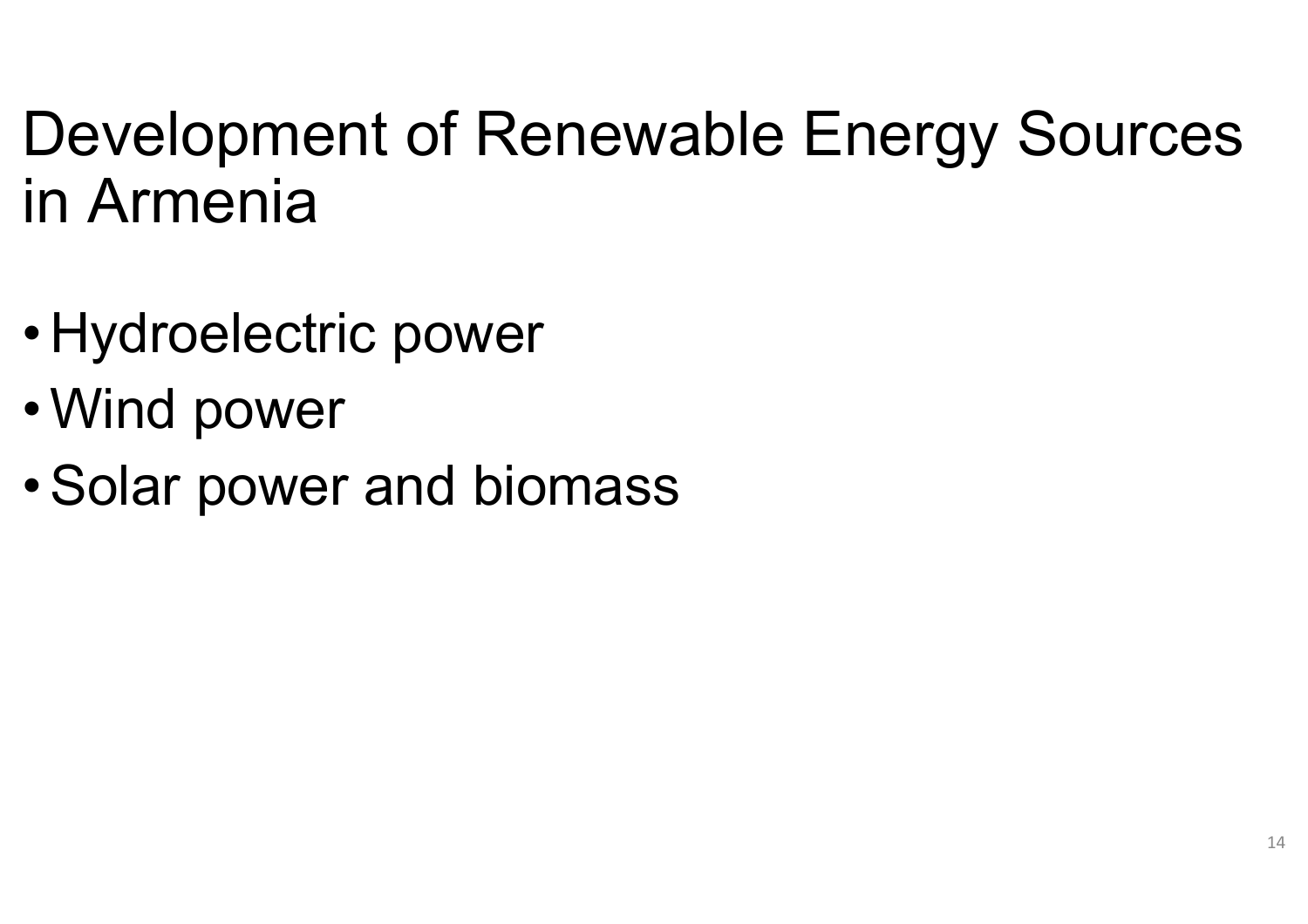# Summary of RE Potential

| <b>Technology</b>                | <b>Capacity</b><br>(MW)    | <b>Generation</b><br>(GWh/yr or GWh/yr) |
|----------------------------------|----------------------------|-----------------------------------------|
| <b>Wind</b>                      | 795                        | 1,640                                   |
| <b>Solar PV</b>                  | $835 - 1,169$ <sup>a</sup> | $1,735 - 2,118$ <sup>a</sup>            |
| <b>Concentrating solar power</b> | 1,169                      | 2,358                                   |
| <b>Distributed solar PV</b>      | 93                         | 128                                     |
| <b>Geothermal power</b>          | $31 - 54$                  | $244 - 436$                             |
| Landfill gas                     | 2.5                        | 19                                      |
| <b>Small hydropower</b>          | 91                         | 334                                     |
| <b>Pumped storage hydropower</b> | 150                        | $1,161 - 1,362^b$                       |
| <b>Biogas</b>                    | 3.3                        | 26                                      |
| <b>Biomass</b>                   | 29                         | 228                                     |
| Total electricity <sup>c</sup>   | $1,876 - 2,208$            | $4,358 - 4,921$                         |
| <b>Solar thermal hot water</b>   | n/a                        | 254                                     |
| <b>Geothermal heat pumps</b>     | n/a                        | 4,423                                   |
| <b>Total (heat)</b>              |                            | 4,677                                   |

a - depends on which solar PV technology is assumed to be deployed: fixed-tilt polycrystalline PV, single-axis tracking polycrystalline PV, dualaxis tracking mono-crystalline concentrating PV.

b – pumped storage projects do not "generate" new renewable energy, but store energy that has been generated elsewhere. So, the pumped storage number is extracted from the total.

c – the total includes only the generating potential for one of these technologies, so as not to double count.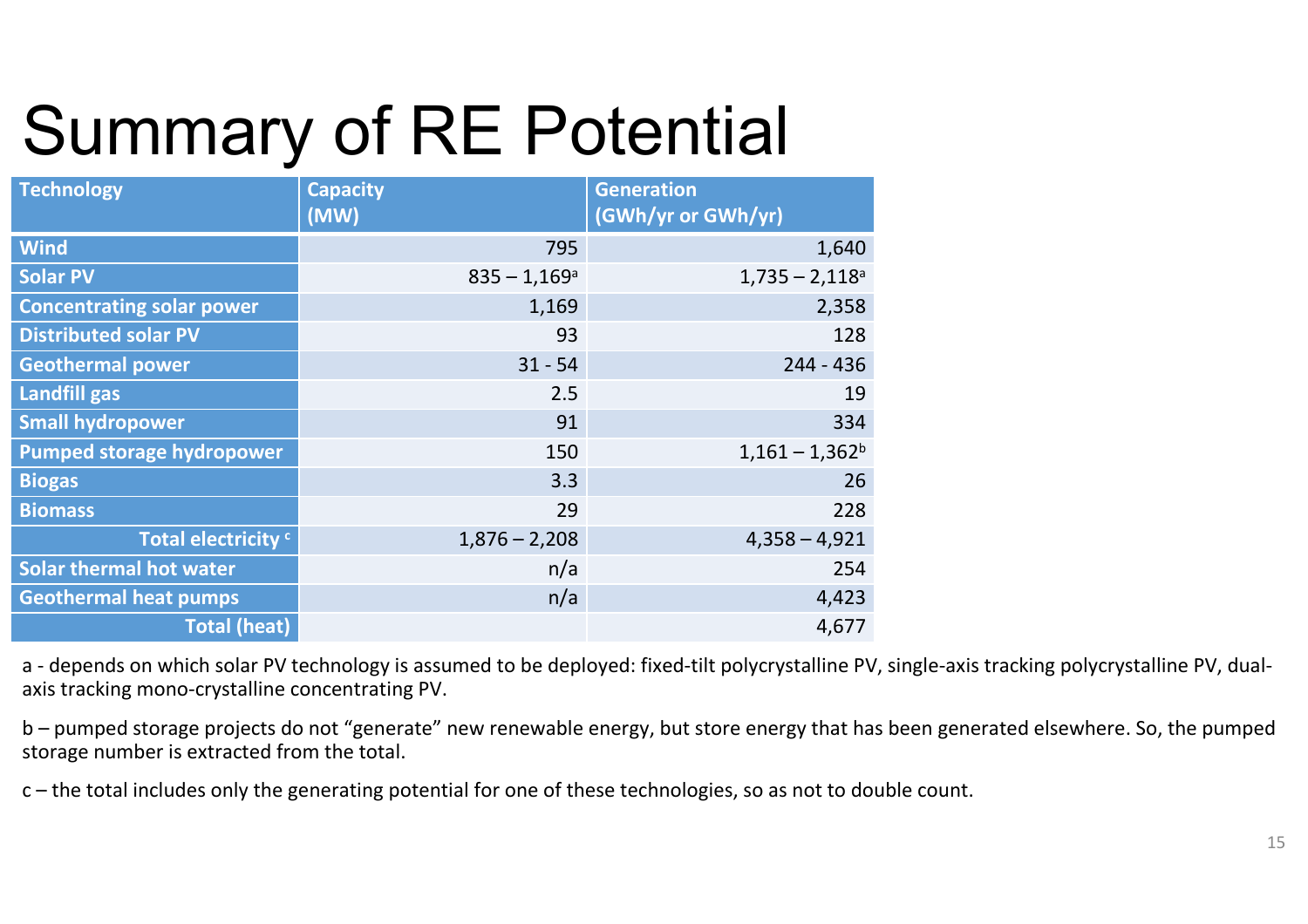#### Achievements in RE

- During 2005-2013 more than US \$150 million was invested in SHPP, which has added around 210 MW of new SHPP capacity.
- All generation facilities are owned and operated by private companies.
- Renewable energy based annual electricity generation increased from 150 GWh in 2005 (2.5 percent of total generation) to 740 GWh in 2013 (around 10 percent of total generation).
- Donor community played important role in promoting development of RE in Armenia through investment and technical assistance to improve legal and regulatory framework, as well as through a number of projects including resource assessment and mapping.
- Observer status to the Energy Community is a way to get closer to EU legislation adaptation. Research and technical capacity, studies, policies and plans for renewable energy development already exist in Armenia.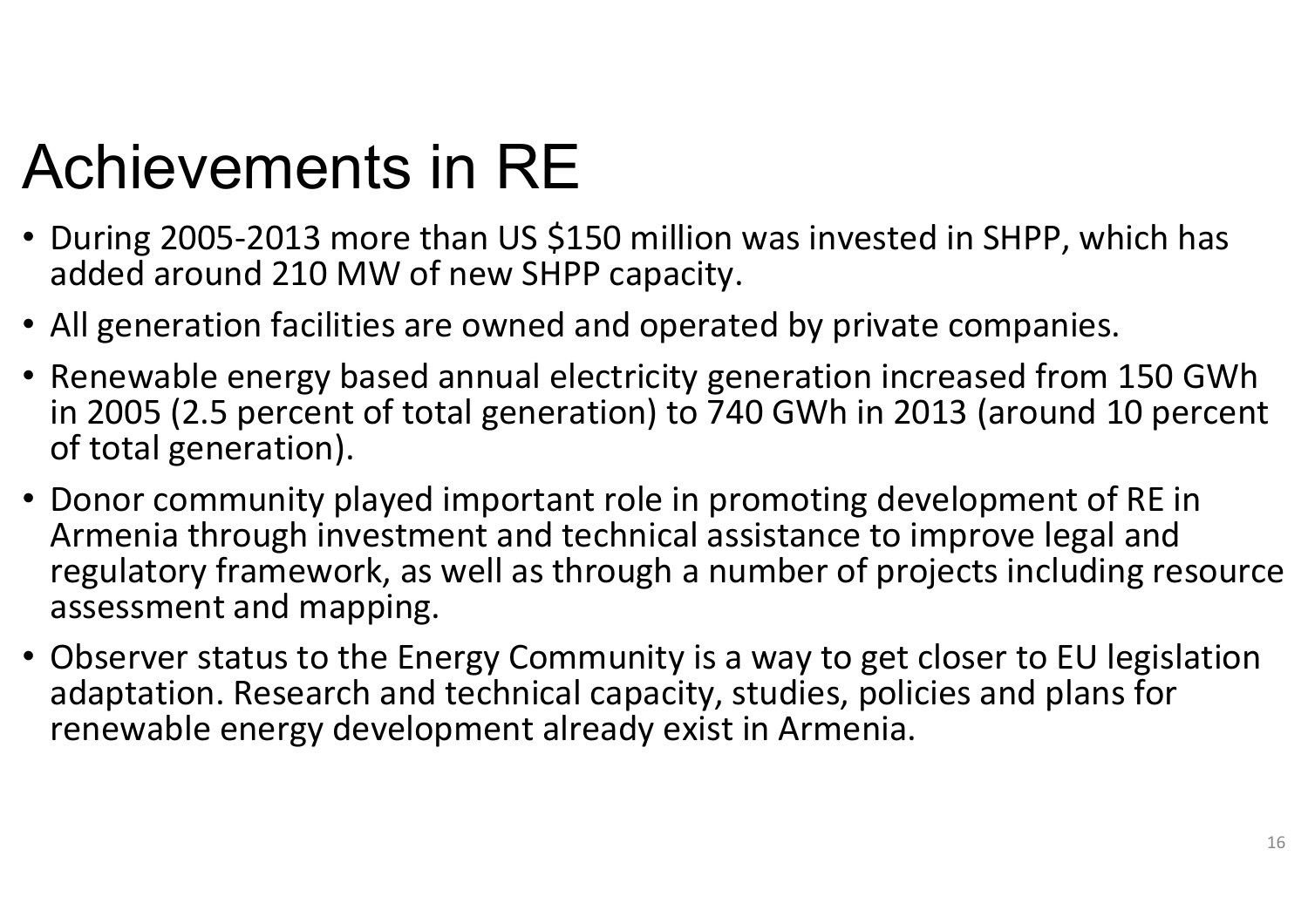### RE projects

- Investment projects: WB&EBRD REP, GEF/WB REP, KfW REP, EBRD- ArmSEFF, IFC-SEF.
- TA projects financed by WB, USAID, ADB, etc.
- SREP scaling-up RE in low income countries
- Armenia is involved in reserve countries list with initial \$40 mln concessional financing and soft loan possibility in future from WB, ADB, EBRD.
- Technologies utility scale solar PV, geothermal power, solar water heating and heat pumps.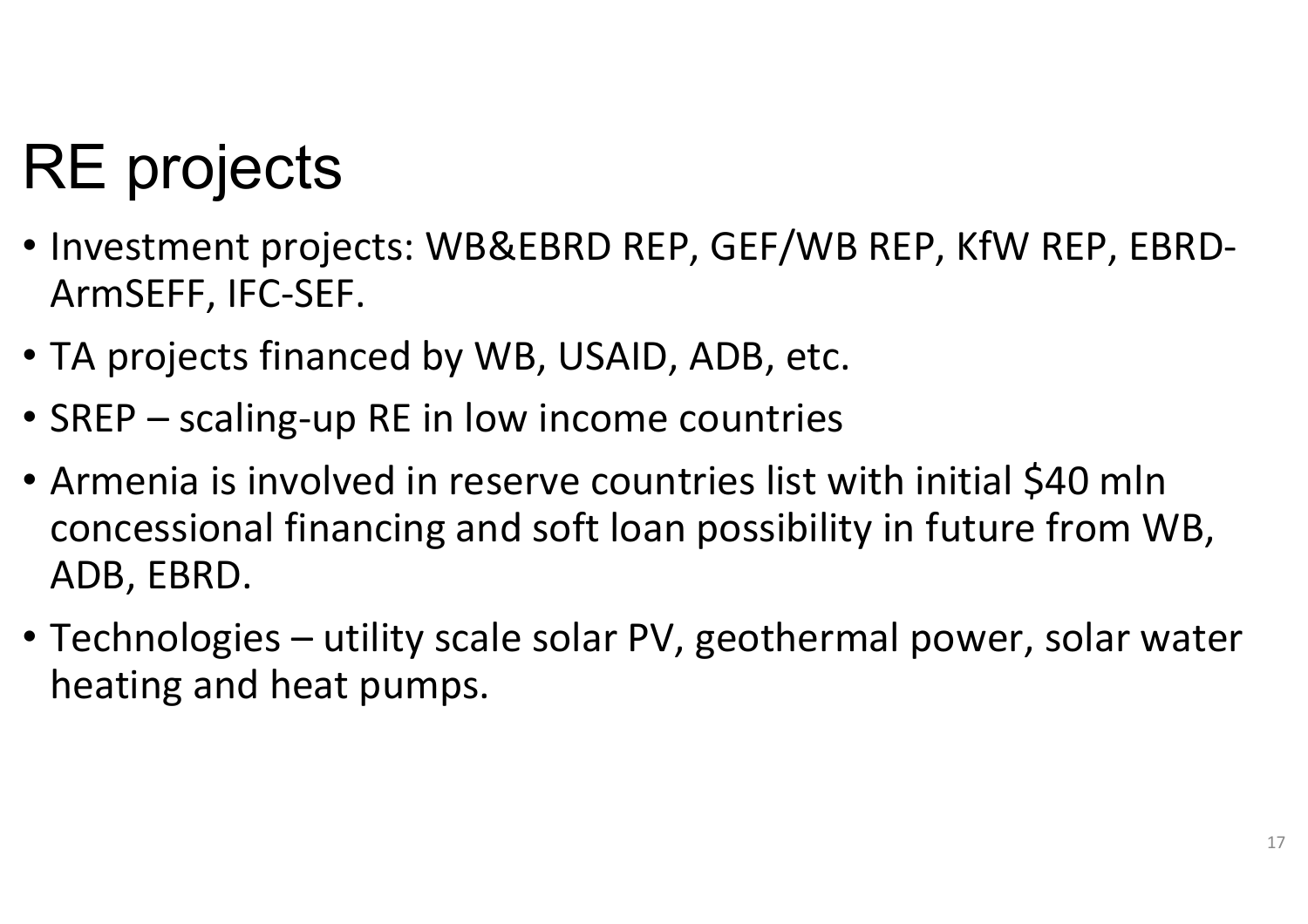#### RE projects (cont.)

- Armenia is in the list of the pilot countries eligible for funding for investments in RE area. To seek this funding the country should submit Investment Plan (IP) for development of RE resources.
- IP is the result of an extensive internal and public consultation process led by government to identify priorities in the development of renewable energy technologies for electricity and heating. The IP also serves as an update and further elaboration of the Renewable Energy Roadmap developed by Armenia in 2011.
- All technically feasible technologies were discussed and compared by cost of generation. As a result, two technologies were selected as priority: a) geothermal power; b) solar PV. Solar water heating and heat pump technologies are recognized as priority but not included for financing.
- The IP has been submitted to the CIFs Administrative Unit to the SREP Sub-Committee approval.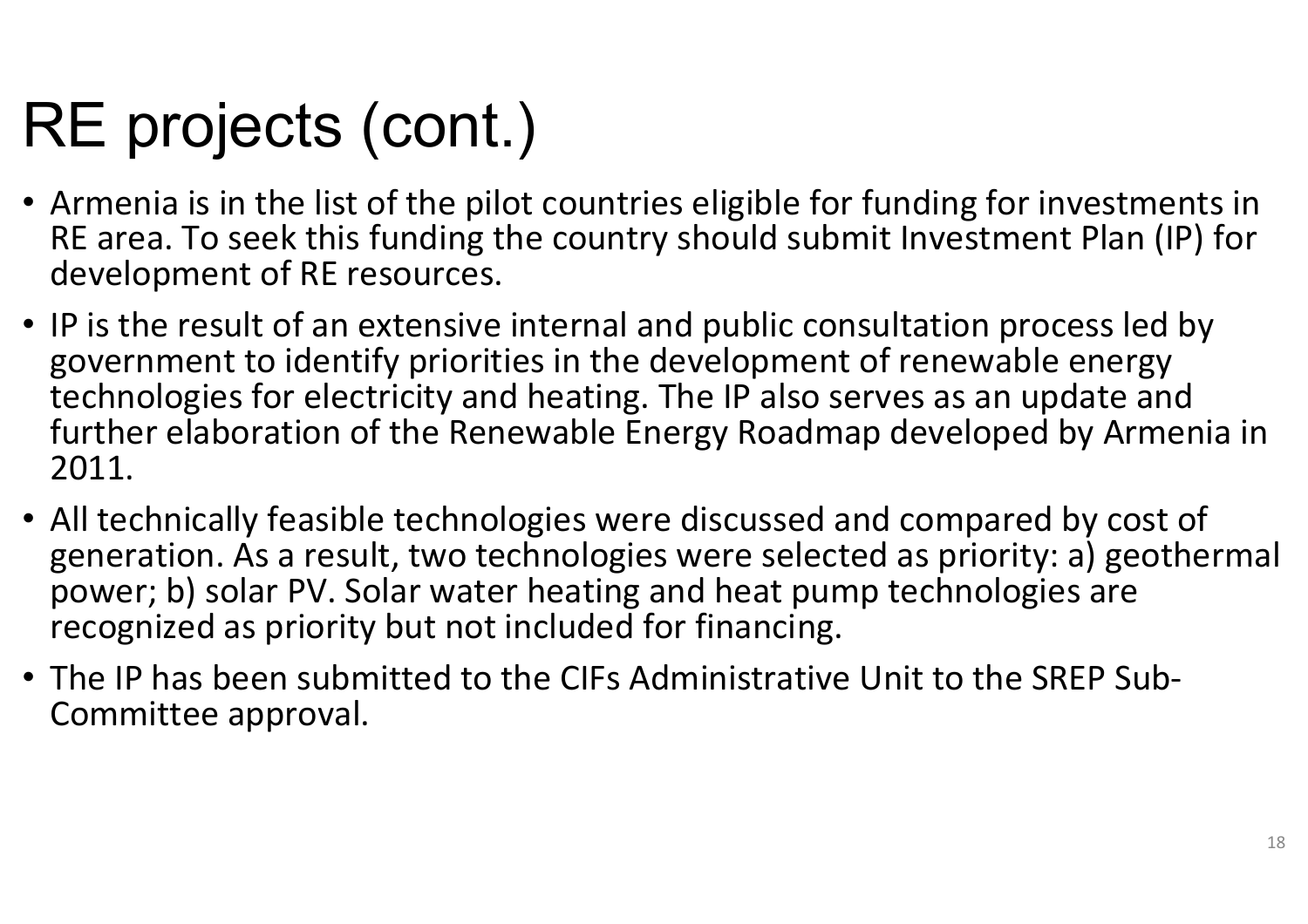# Promotion of energy efficiency in

#### Armenia

 Implementation of the Action Plan on Energy Saving and Roadmap on Energy Efficiency (EE).

- In 2012 the GoA approved EE project under the WB financing implemented by R2E2 fund. The project is targeted to implement energy saving activities in public facilities to reduce the level of energy consumption by social and other public facilities. The cost of the project estimated to be about 10.7 mln USD.
- Membership in the Eastern Europe EE and Environment Partnership (E5P) will enable implementing very important EE projects. The investment from Armenia will amount to about €1 million to be paid in portions and in addition to which Armenia will be granted nearly €20 million. Armenia did not yet pay the first portion of the membership fee to commence the projects.
- On 8 April 2014 the MoE has received a letter from EBRD informing that three countries (Czech Republic, Poland and Sweden) have already contributed to Armenian window in total €1.84 mln. The next step for Armenia will be signing the Contribution Agreement with EBRD, the Fund manager, and make its first installment in accordance with the timeline specified in the contribution agreement.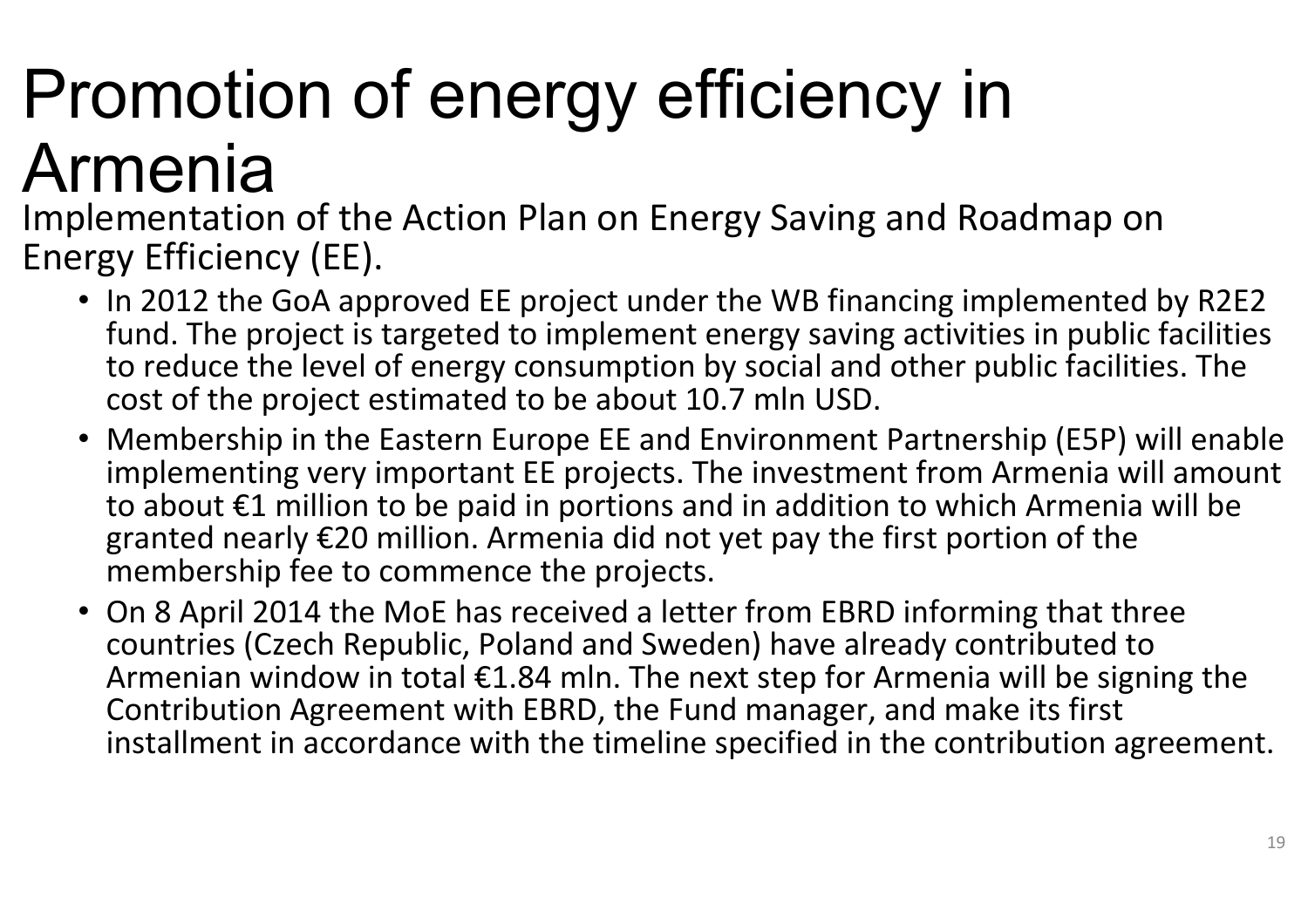### R2E2 Energy Efficiency Project

- Objective Reduce energy consumption in public buildings
- Financing Revolving Fund \$8 mln from GoA to R2E2 fund WB/GEF Grant \$1.8 mln
- Beneficiaries public and municipal agencies
- Typical ESMs Insulation of walls and roofs, replacement windows, replacement of street lighting system
- Repayment within 10 years with 2.5% interest
- Currently about 15 Energy Savings Agreements were signed with total \$2.6 mln.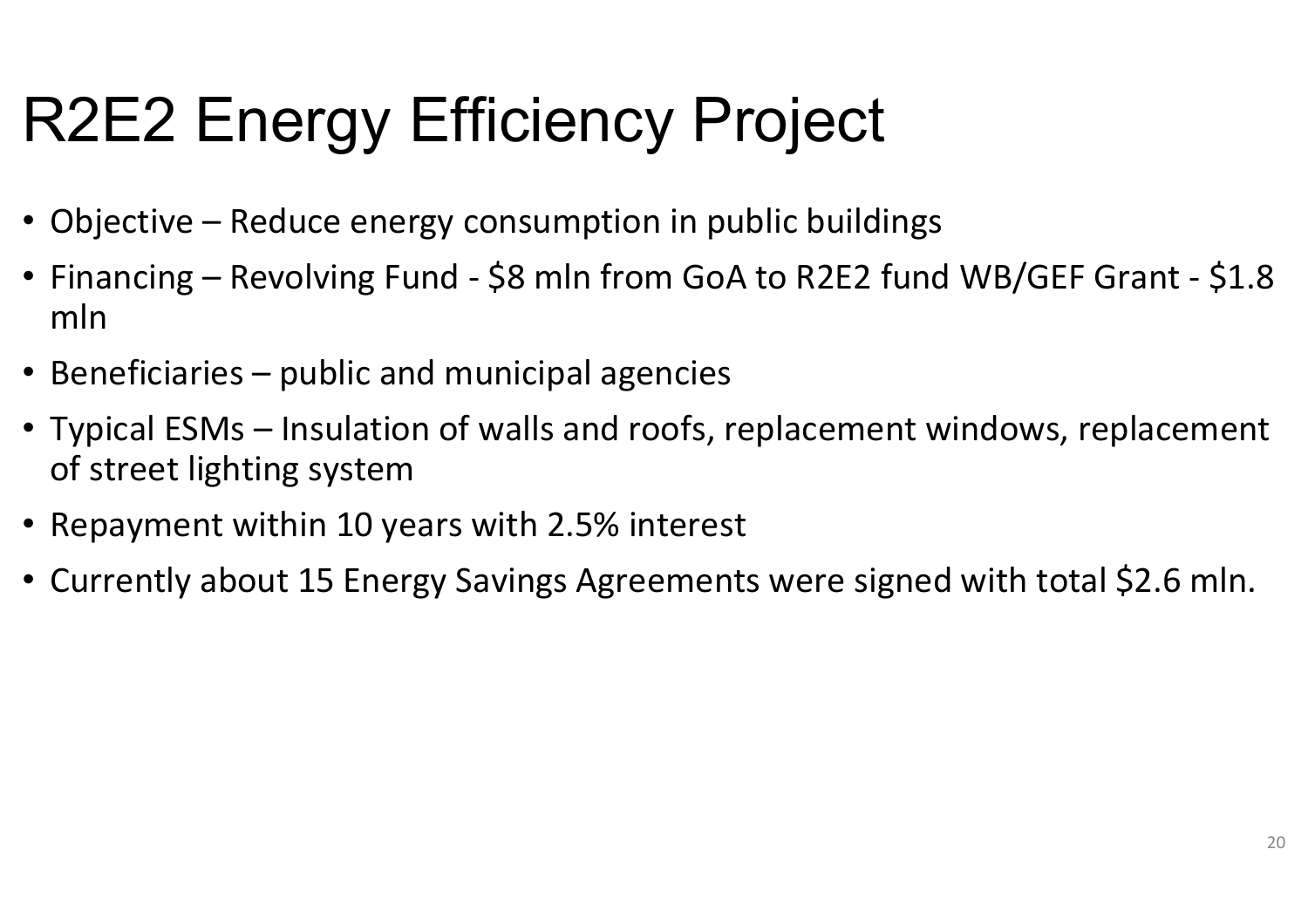#### Nuclear issues

**Nuclear safety and security issues in Armenia including steps to close ANPP Unit 2, stress tests of ANPP Unit 2, and plans for the construction of a new nuclear power unit**

During the last two years, the following conventions have been ratified by the parliament of RA:

- **2005 Amendment to the Convention on the Physical Protection of Nuclear Material** was ratified on 18 March 2013.
- **Joint Convention on the Safety of Spent Fuel Management and on the Safety of Radioactive Waste Management (Joint Convention)** was ratified on 21 March 2013 and entered into force on 20 August 2013. Currently we are in the process of preparing the National report. It will be provided to IAEA not later than the first week of October 2014.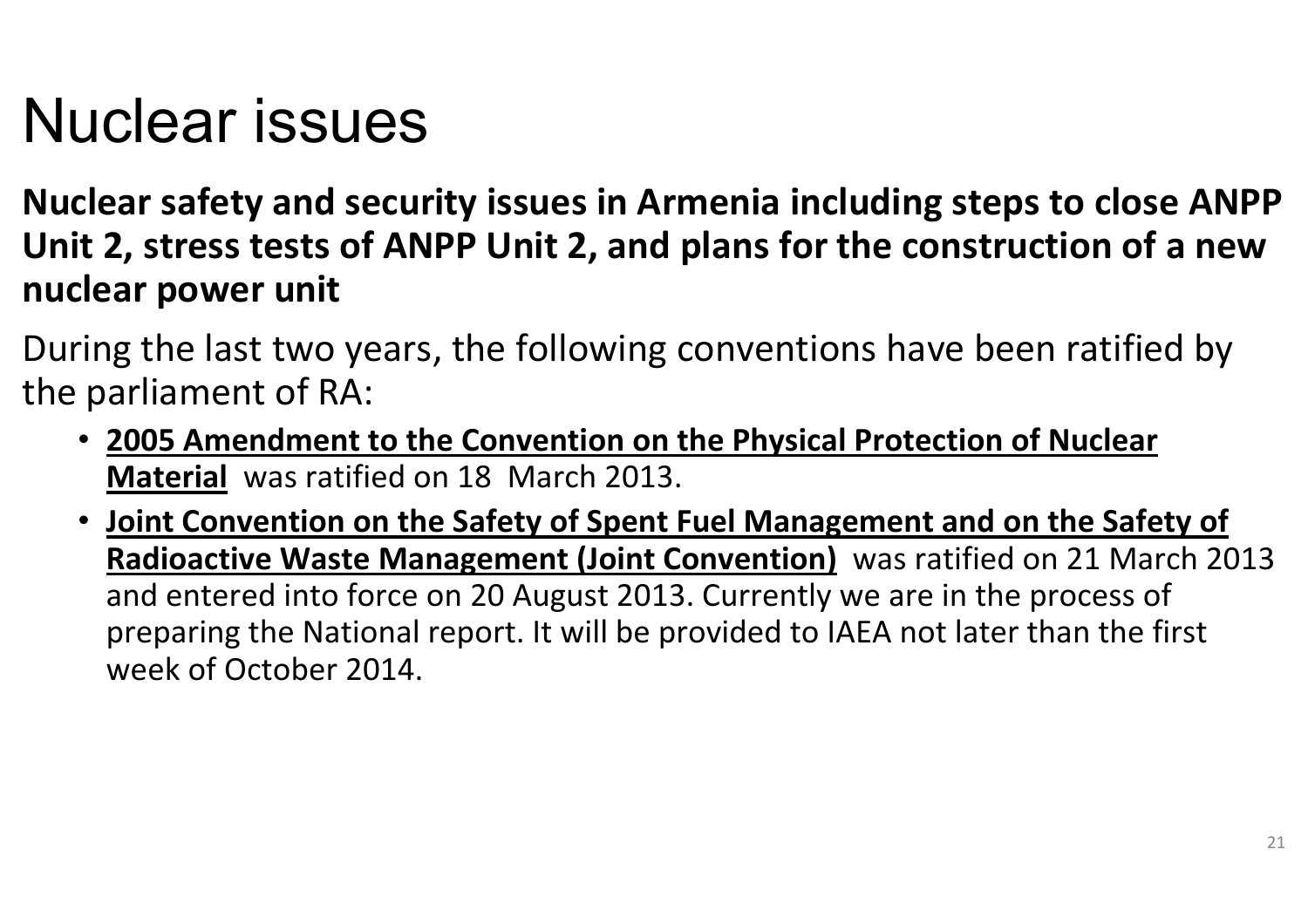### Nuclear issues (cont.)

Projects implemented in ANPP:

- ANPP Unit 2 Safety Upgrade and Lifetime Extension. "Stress tests" implemented by Belgium "Tractebel" company is completed and report is submitted to the State Nuclear Safety Regulatory Committee and to a European "risk Audit" organization for expert opinion, which revealed necessity to implement 38 safety measures. The works will be implemented within the framework of ANPP Unit 2 lifetime extension program.
- OSART mission in 2013 recorded that 10 out of 14 recommendations given in 2011 have been completed and additional works are needed to complete the remaining 4 measures, particularly issue of middle and high level radioactive waste management.
- The activities implemented up to now for enhancement of the ANPP safety and equipment upgrades amounted to about \$160 mln – 205 safety upgrading activities and 1,460 safety improvement measures.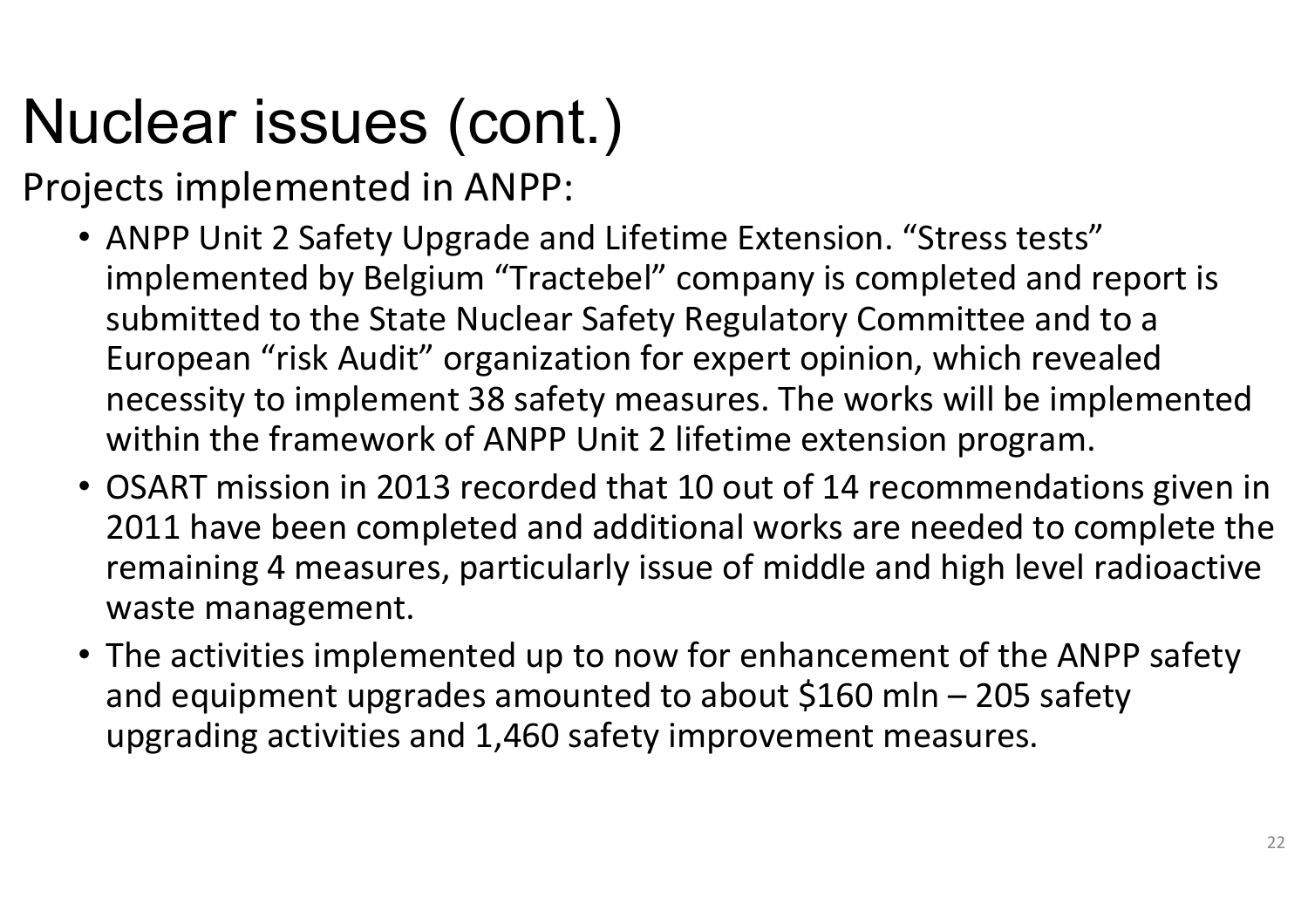#### Nuclear issues (cont.)

The 13<sup>th</sup> session of Presidential Nuclear Energy Safety Council (Chairman of the Council Mr. Birkhofer (Germany)) was held on November 6, 2013 in Yerevan. Council heard and discussed the following reports:

- "Report on the ANPP Activity for the Period from January 2012 to September 2013" presented by Mr. G. Markosyan, General Director of CJSC "ANPP".
- "Report of the State Nuclear Safety Regulatory Committee under the Government of the Republic of Armenia for the Period from September 2011 to September 2013" presented by Mr. A. Martirosyan, Chairman of the Committee.

The Council came to a general conclusion that since the previous session all activities of the State Nuclear Safety Regulatory Committee are carried out by performing their duties at the highest level.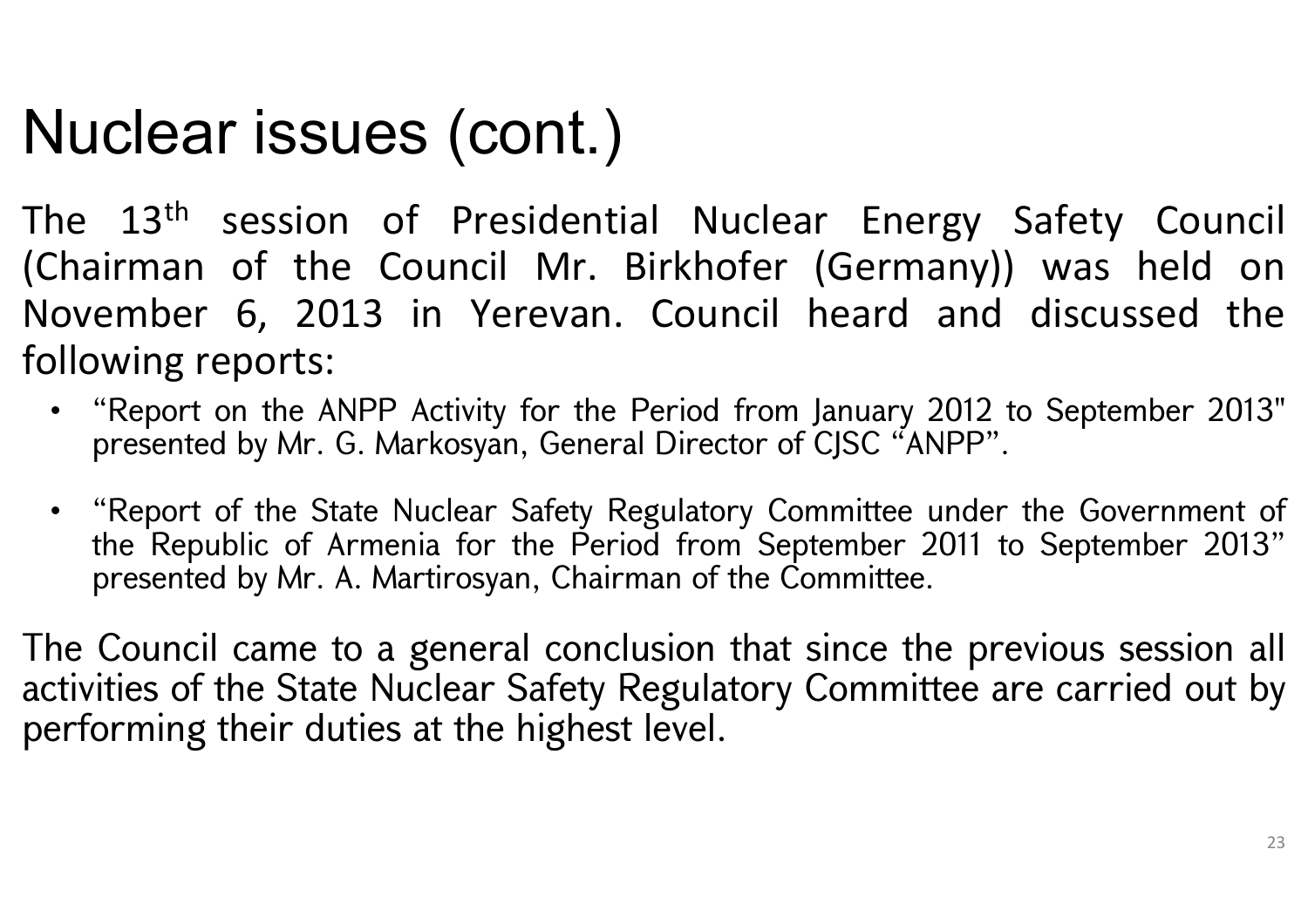### Nuclear issues (cont.)

The Council developed the following recommendations:

- 1. To give high priority to the development of the national strategy for management of radioactive waste and spent fuel.
- 2. To give a high priority status to the project on further expansion of capabilities of the ANPP full-scale training simulator, which is very important from the safety viewpoint.
- 3. The Council considers an urgent issue completing the efforts on improvement of the ANPP containment integrity.
- 4. The Council considers an urgent issue completing all operational safety improvements recommended by OSART mission, and the most serious issue to focus on among the highly important needs of the plant related to the ongoing safety enhancement is the area of operational safety, against the enhancement of safety characteristics through "equipment" upgrade.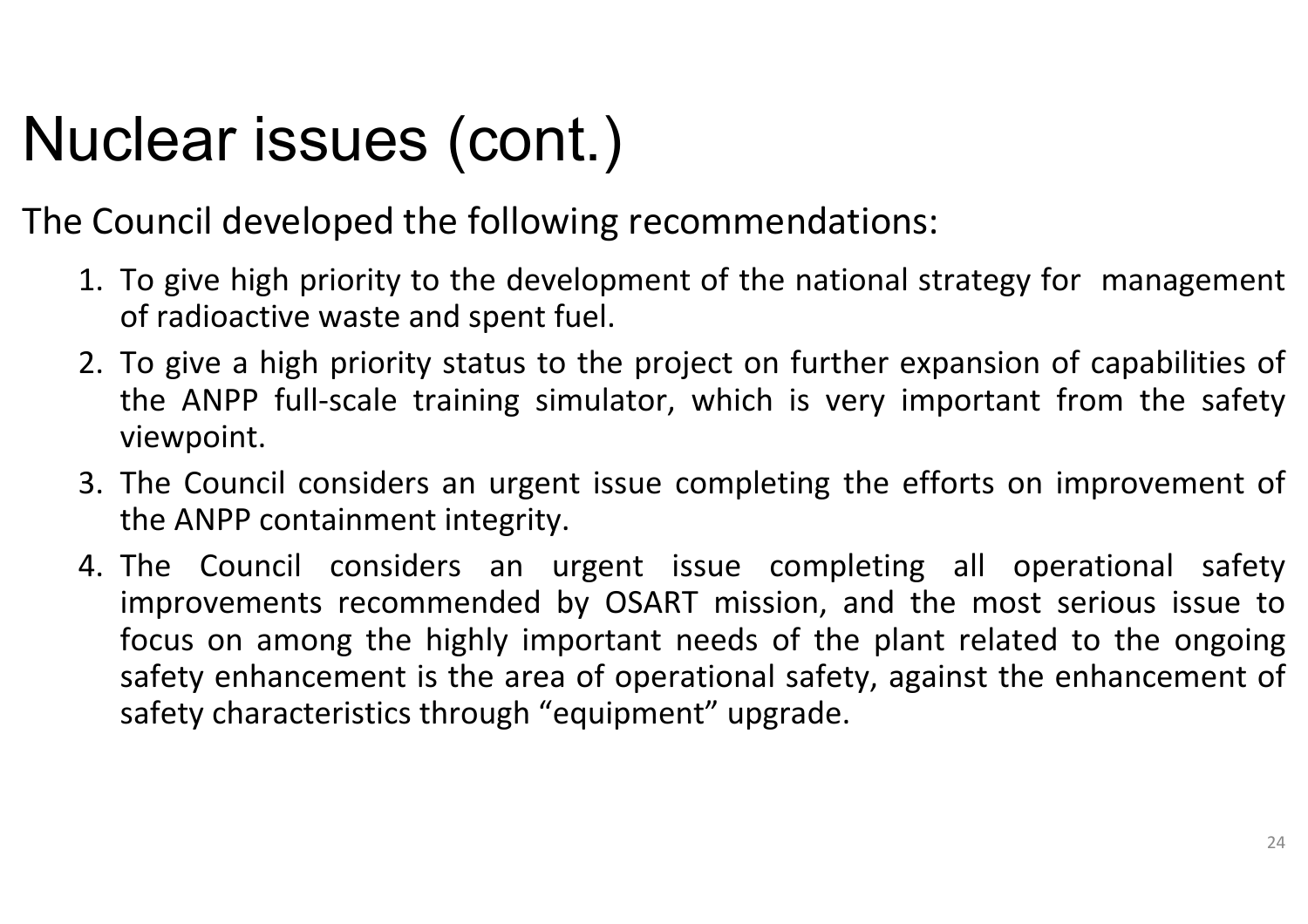#### Radioactive waste and spent fuel management strategy

- Within the framework of ARM-EU cooperation, development of radioactive waste and spent fuel management strategy for Armenia is carried out. In November 2013, the ITER Consulting Consortium started the development of radioactive waste and spent fuel management strategy for Armenia. The first technical meeting was held on January 20-23, 2014 followed by the second one held on April 14 - 18, 2014. It is planned to complete the development of the strategy in 2016.
- Republic of Armenia invited an IAEA International Physical Protection Advisory Service (IPPAS) mission. IPPAS mission objective is to assess the system of physical protection, compare it with international best practices and make recommendations for improvements. The mission will pay a visit to Armenia tentatively in July 9 - 11, 2014. During this visit, a preparatory meeting will be held to discuss the scope and schedule of the mission, participating organizations, selection of experts for IPPAS team, advanced information package to be provided by Armenian authorities to the IAEA, support in logistic, preparation and confidentiality of the mission report, and other issues related to preparation and conduct of the mission.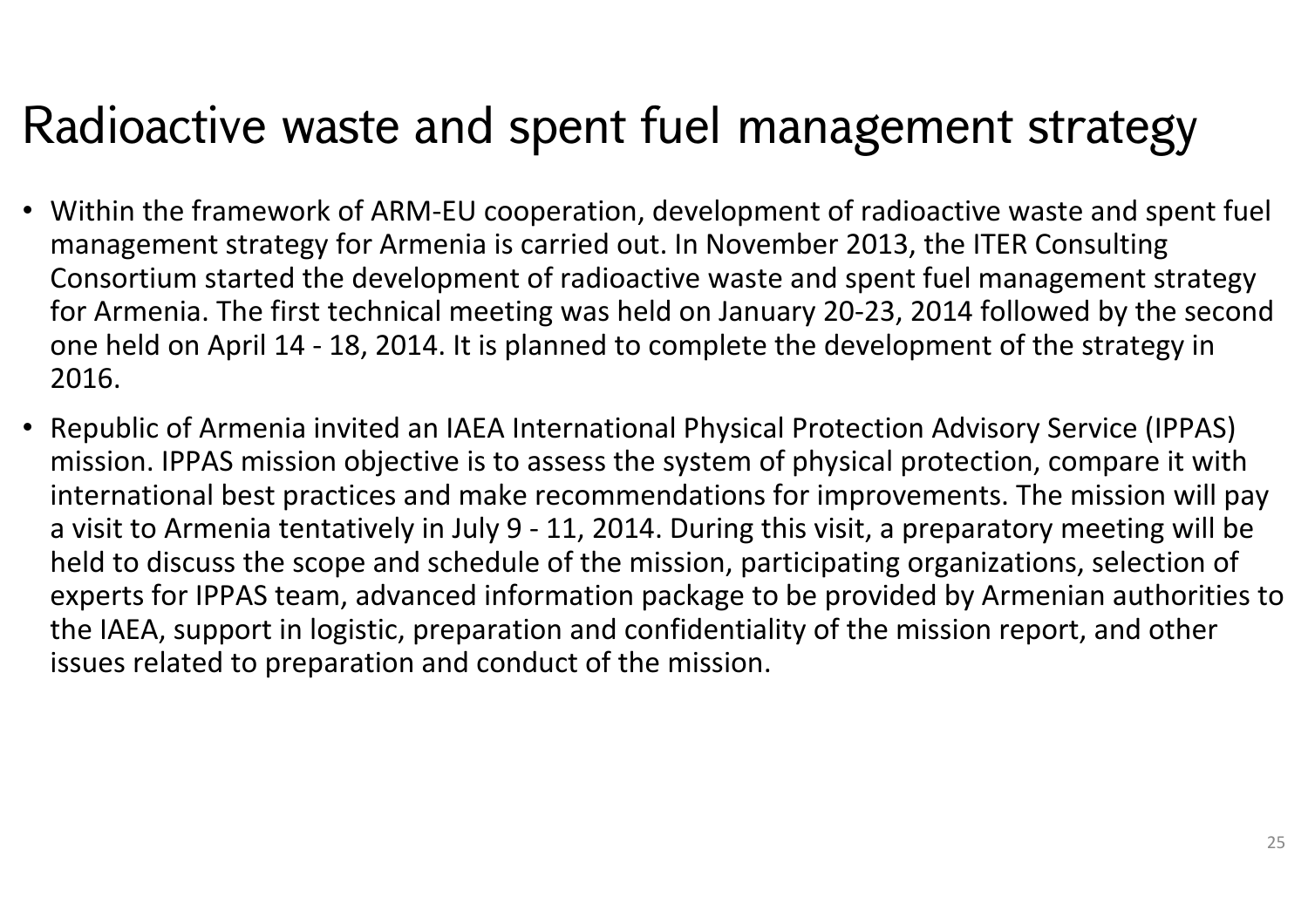#### ANPP lifetime extension

- New Nuclear Unit development activities started in 2008 aiming to commission it in 2017. However, due to the lack of investor's interest it is not feasible to complete the project on time. In 2013 it was decided to extend the lifetime of existing unit in order to meet internal demand.
- By adopting the resolution on the ANPP Unit 2 LTE the safety issues become especially important. The State Nuclear Safety Regulatory Committee under the RoA Government and IAEA established the minimum safety level, compliance with which is mandatory for the issuance of a license for design lifetime extension.
- The LTE program lists the actions necessary to bring the Unit's safety level in line with the licensing requirements, describes their sequence and deadlines (to be implemented in two phases).
- Negotiations of contract on full implementation of the LTE Program is at the final stage and will be signed shortly.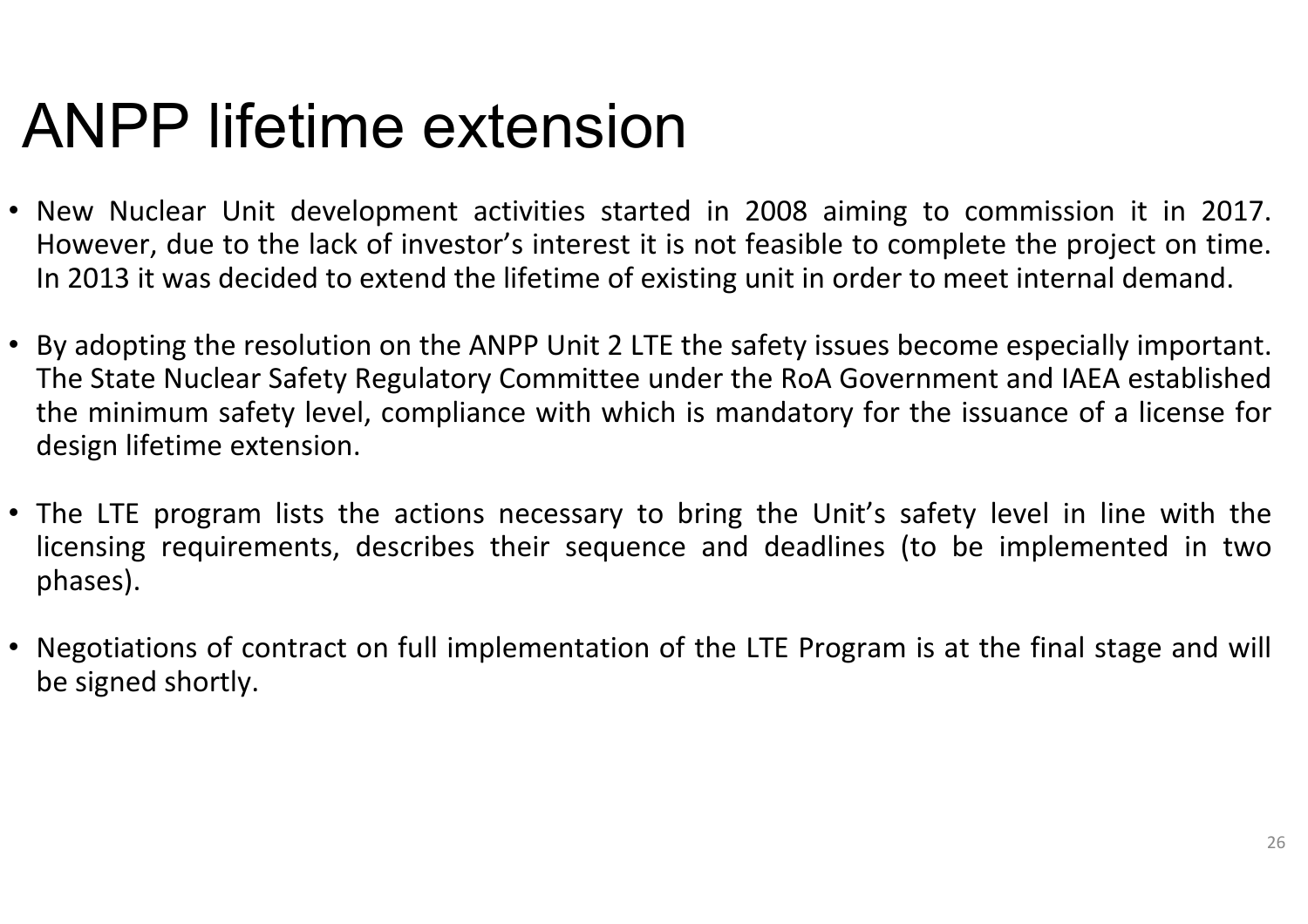#### ANPP lifetime extension (cont.)

On 27 March 2014 the RoA Government during its Session has adopted a Protocol Decision No. 12 on Approval of the ANPP Unit 2 Design Lifetime Extension Program, which will be conducted in two phases. The list of works, their sequence and timing required for being in compliance with the licensing requirements are described in the program:

- First phase of the program Assessment of Technical Feasibility of the Unit 2 LTE (including complex inspection and safety analysis of the unit) is designed to implement analysis of efficiency measures and programs aimed at increasing the safety level. At the end of the first phase it is planned to develop a Program for Preparation of the Unit for the Period of Extended Operation. The first phase is expected to be completed in December 2014.
- Second phase Preparation of the Unit for the Period of Extended Operation includes:
	- i. implementation of all the measures defined within the first phase for obtaining a license for the project when its design lifetime is expired - to be completed in November 2016.
	- ii. upon receiving the license for operation of the plant when its design lifetime is expired should be implemented the rest of the measures defined within the first phase.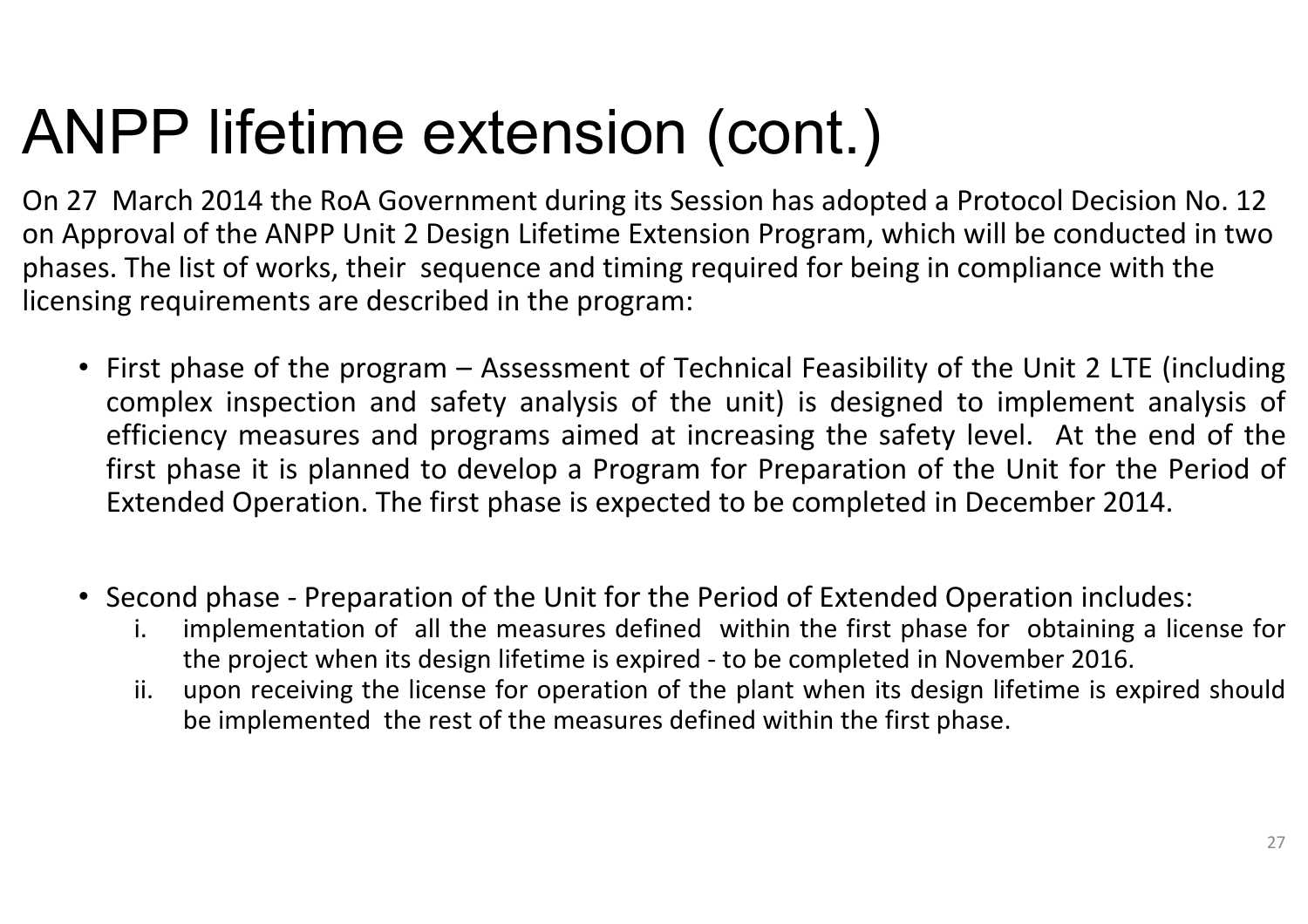#### ANPP Safety Upgrade

- $\bullet$  Continuous technical assistance is provided to the Armenian NPP on safety upgrade, ANPP Unit 2 lifetime extension, including implementation of procedures, personnel training and improving safety analysis capabilities.
- Since 1996, USA (through USAID & DOE), EU, RF, Czech Republic, Great Britain and Italy have been providing support to raise the safety level of Armenian NPP. During that period safety measures have been implemented in the framework of technical cooperation approximately with the value of \$160 mln. Implementation of the safety measures was coordinated by IAEA.
- The 5th Donor's conference on ANPP safety upgrade assistance will take place in Yerevan on September 2-4, 2014.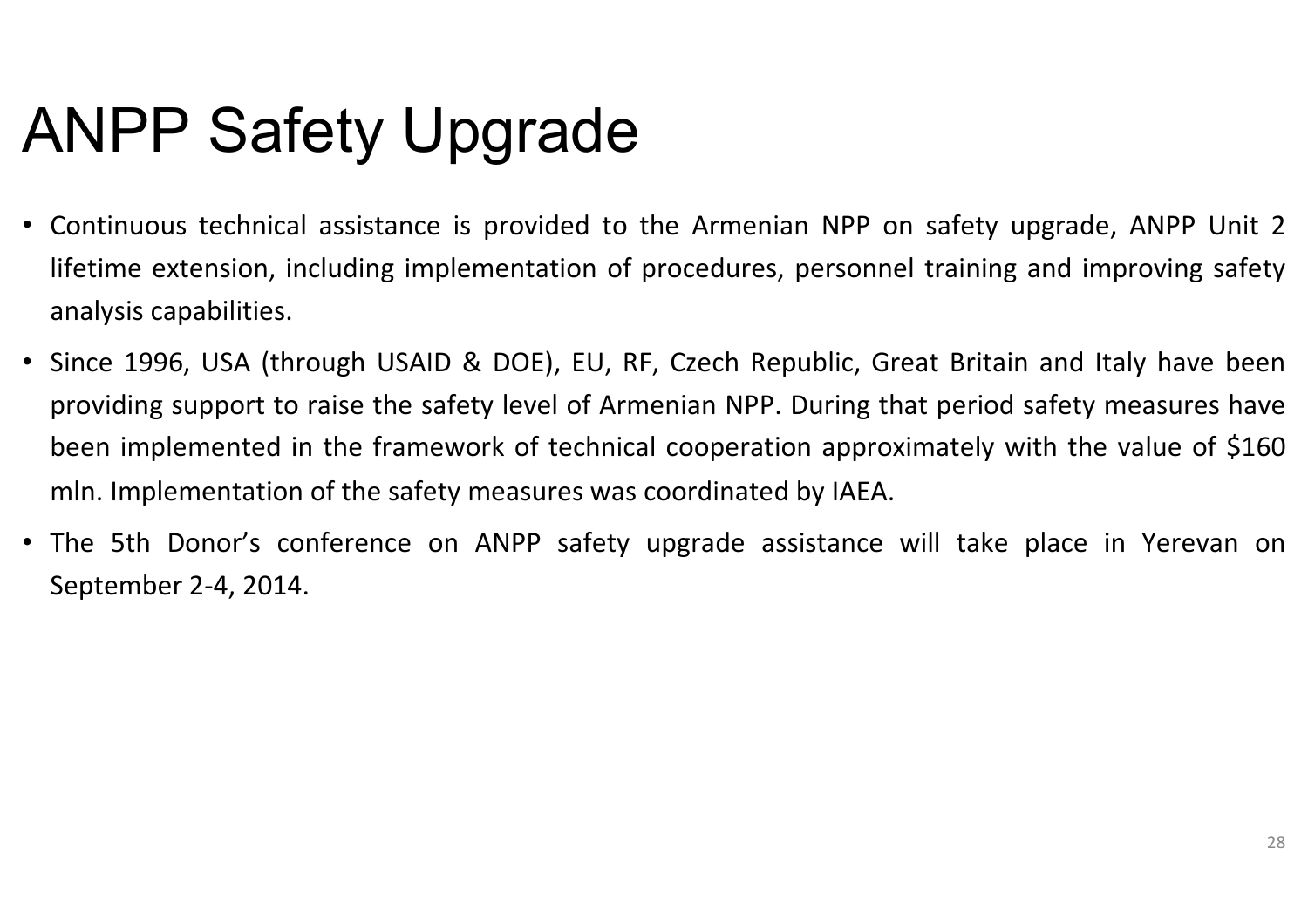#### Armenia New Nuclear Unit (ANNU) Project

- Taking into consideration the restrictions on providing the credits to the Republic of Armenia by sovereign guarantee, the implementation of the project on construction of a new nuclear unit(s) in Armenia was slowed down. By the commitment of GoA dated 27 March 2014 the MoENR had to activate the works towards the implementation of the mentioned project and it is included in the program of new Government.
- Since the development of Armenia New Nuclear Unit has been delayed, the GoA made the decision to extend the lifetime of the existing unit in order to assure sustainable and secure electricity supply to Armenia customers. However, this phenomenon requires reconsidering its energy strategy in order to address the short and medium term challenges.
- The Government of Armenia with USAID/LEDS project assistance is implementing the Least Cost Generation Plan, which will define the development strategy, which will meet criteria of energy security at the lowest cost.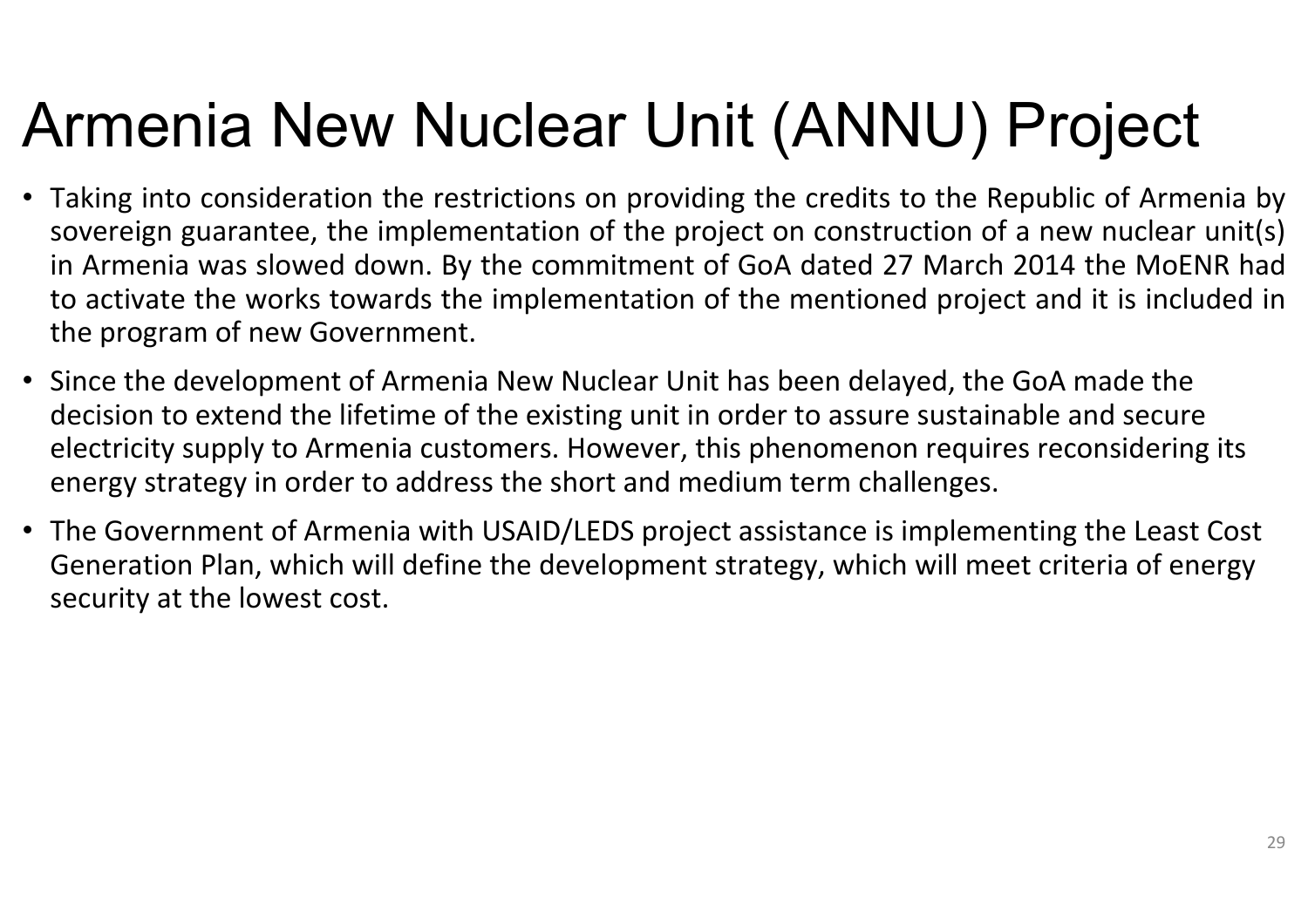# GoA action plan for 2014 – <sup>2020</sup>

- Decrease high level of wear and obsolescence of the power sector equipment and mechanisms
- ANPP Unit 2 Design Lifetime Extension for a period of 10 years
- Construction of Armenia New Nuclear Unit. Commissioning is planned for 2026.
	- ― Develop a program to organize a process for construction of the new nuclear unit, due for 2015.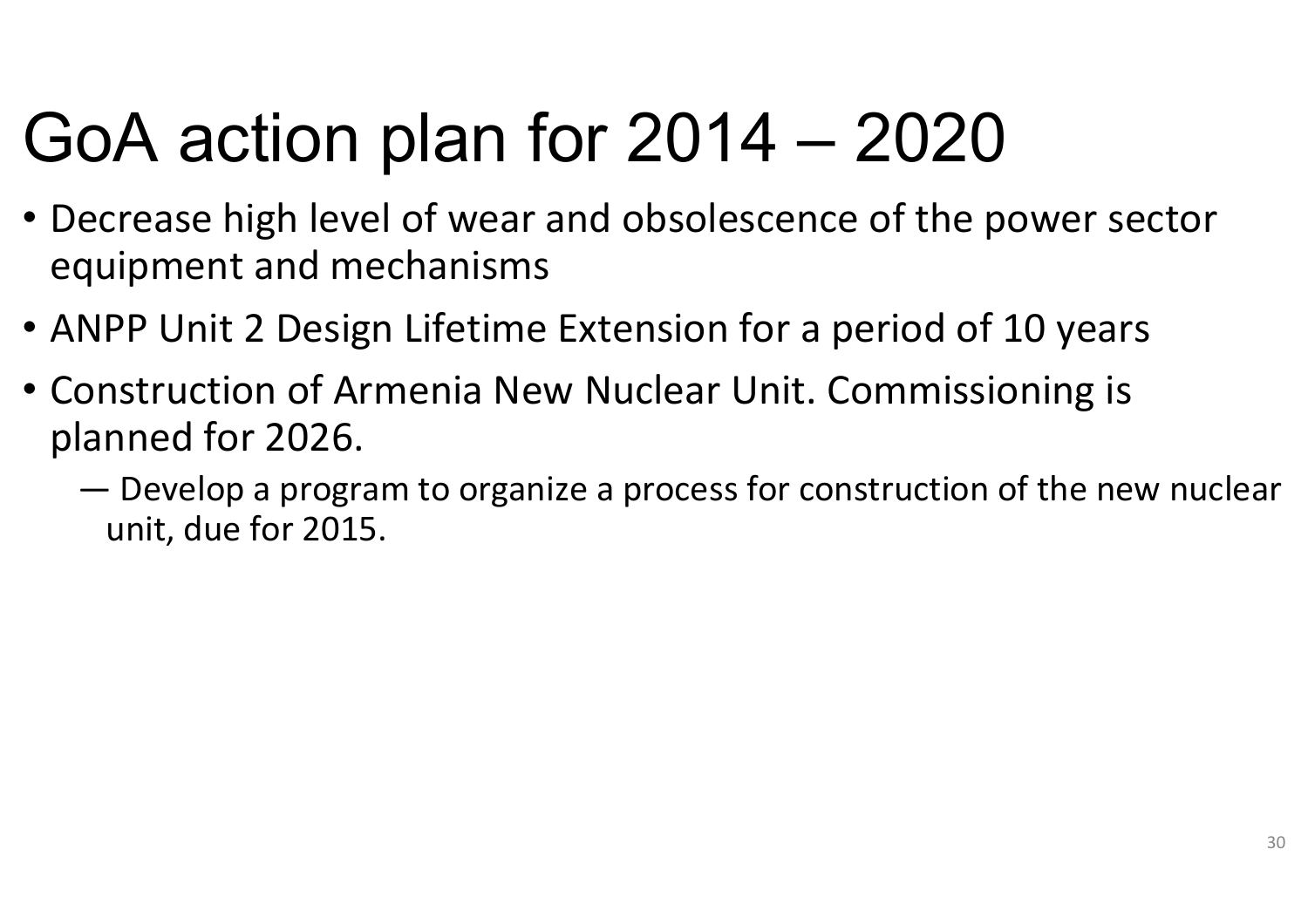### GoA action plan for 2014 – 2020 (cont.)

- Construction of Small HPPs with total of 260 MW capacity to produce additional 300 mln kWh of electricity.
- Construction of Lori-Berd HPP (60 MW capacity) with daily regulation reservoir to produce about 200 mln kWh of electricity. Commissioning is planned for 2023.
- Construction of Shnogh HPP (75-100 MW capacity) to produce about 300-400 mln kWh of electricity. Commissioning is planned for 2023.
- Construction of Meghri HPP (100-130 MW). Commissioning is planned for 2020.